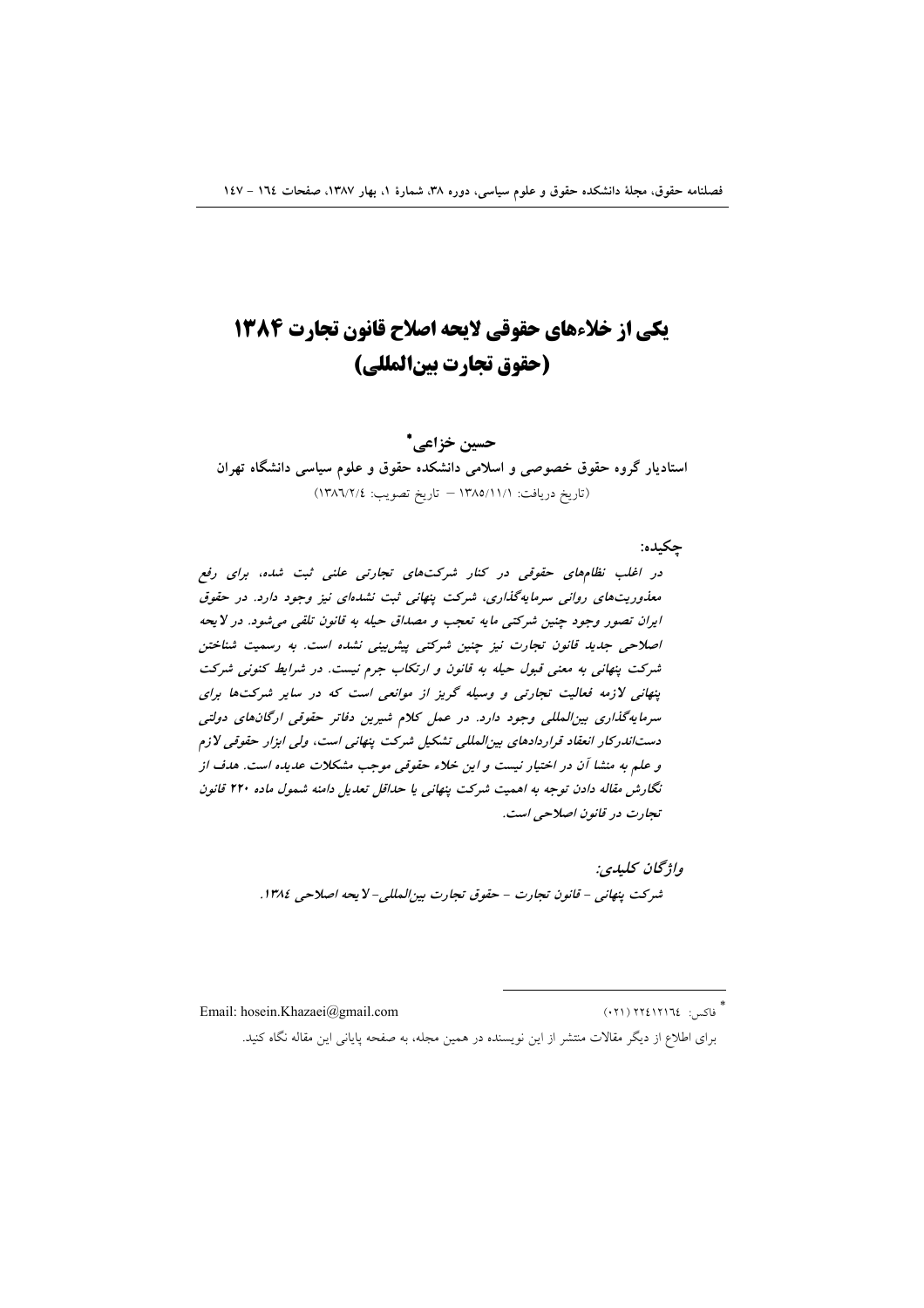#### مقدمه

قانون تجارت ایران از قـانون تجـارت فرانـسه اقتبـاس شـده اسـت. ولـي در مـوارد نـادر قانونگذار ناگزیر از رها نمودن قانون مورد اقتباس و ابتکار عمل در قانونگذاری بـوده اسـت. این موارد نادر بیشتر مربوط به تطبیق قانون بر شرایط و اوضـاع و احــوال بــومی اســت. در آن روزگار برای اجرای صحیح قانون ، برخلاف آنچه که در فرانسه معمول بود، مـاده ۲۲۰ قـانون تجارت تصویب و طبق اَن تشکیل هر نوع شرکت تجارتی به غیر از اَنچـه کـه خـود تــدوین نموده ممنوع و با ضمانت اجرای مدنی و کیفری محکـوم بـه بطـلان و اسـتحاله بـه شـرکت تضامنی شده است. ۱

در حقوق فرانسه اگرچه مقررات مشابهی برای شرکتهایی که در عمل تـشکیل مـی شـود (Societe de fait) وجود دارد (Calais-Auloy.1980) ولي قانون گذار فرانسه با علم به اينكه تـاجر و سرمایهگذار دوست ندارند مردم از رموز شغلی آنها آگIه شـوند وحتـی در خیلـی از مـوارد دوست ندارند که مردم بدانند به تجارت اشتغال دارنـد، اجـازه تاسـيس شـرکت پنهـاني را بـه شهروندان داده و مقررات آن را تدوین نموده است (خزاعی جلد ٦، ١٣٨٦).

شركت ينهاني شركت خلاف قانون براي حيله به قانون يا تقلب نيست. ايــن شــركت بــا مقررات مخصوص به خود تحت نظر قانونگذار فقط از دید اشخاص ثالث پنهان مے مانـد. بــا این پنهان کاری به خواستههای گروهی از تاجران و سرمایهگذاران کـه نمـیخواهنـد تـاجر و سرمايهگذار شناخته شوند پاسخ مي گويند. در واقع احساس تـاريخ حقـوق كـه در بعـضي از جوامع تجارت را پست می شمردهاند (Ripert.Roblot.p) هنوز احساسی کاملاً تاریخی نیست و درجوامع کنونی نیز زنده است.<sup>۱</sup>

<sup>&</sup>lt;sup>1</sup>. لازم به یاد اَوری است که در قانون مدنی شرکت، مضاربه و… مشابه اَن پیش،بینی شده است . ولی اَنچه که در قانون مدنی در مورد مشارکت آمده است مربوط به مشارکت مدنی است و به محض اینکه از حیطه شمول مدنی خارج و وارد تجارت شود تبدیل به شرکت تضامنی موضوع ماده ۲۲۰ قانون تجارت می شود. در واقع ناسازگاری شرکت تجارتی و مدنی است که خلاء حقوقي مورد نظر را ايجاد نموده است .

در حقوق فرانسه نبايد L'indivision, و La societe de fait و La societe cree de fait. را با La societe en participation اشتباه کرد اولی مال مشاع، دومی شرکت پنهانی خلاف و ممنوع، سومی شرکتی است که در عمل بدون سوءنيت به وجود اَمده و تابع مقررات چهارمي است و چهارمي شركتي است قانوني كه از ديد اشخاص ثالث ينهان مي ماند. ۲. این احساس در کشورهای عقب افتاده و جهان سوم با شدت بسیار وجود داشته است. اکنون نیز در اذهان مرتجعین سنتنشین حقوق خصوصی از کارهای بسیار زشت استاد دانشکده حقوق مخصوصاً حقوق خصوصی وکالت دادگستری و از کارهای بسیار زشت پزشک سرمایهگذاری تلقی میشود. و حال آنکه استاد وکیل علم و فن حقوق را در میآمیزد و تجربه و علم را میآموزد و علم حقوق را از حالت تخیلی در خانه نشسته و انتظار بی جای تطابق دادگاهها بر نظریات غیرواقعی خودخواهانه خارج و به واقعیت جامعه بر میگرداند و پزشک سرمایهدار نقدینه از گردونه خارج شده را به گردونه باز می گرداند. پول خودش را میخواهد در خرید و فروش و ساخت کالای پزشکی به کار گیرد و خدمت مضاعف نماید.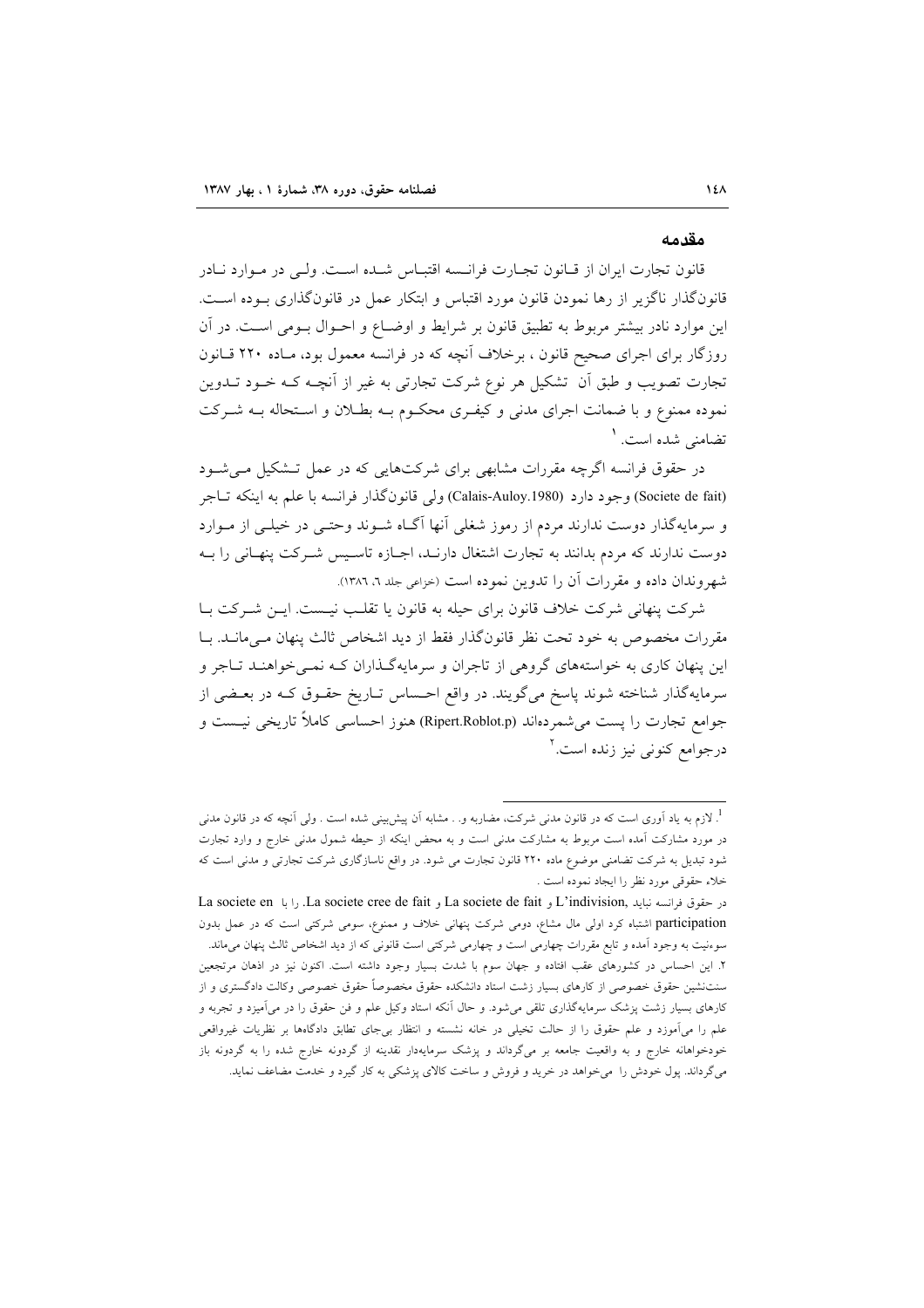قبلاً در مورد حقوق اَمريكا به اجمال نوشتهايم (خزاعـي١٣٦٩ص٥٥). اكنــون ســاختار حقــوقـي شركت ينهاني درحقوق فرانسه و تجارت بين|لمللي در سه مبحث مورد مطالعه قرار مـي دهـيم. در مبحث اول شرکت پنهانی را معرفی در مبحث دوم خـصوصیات آن را نوشـته و در مبحـث سوم وضعیت حقوقی شرکا را مورد بررسی قرار میدهیم.

## مبحث اول– معرفی شرکت ینهانی الف– توصيف شركت

شرکت پنهانی یکی از انواع مختلف شرکتهای (تجارتی یا مدنی) فرانسوی است کـه در حقوق این کشور گاهی با پنهان ماندن شرکاء یا بعضی از شرکاء از دید و اطلاع اشخاص ثالث و زمانی با عدم ثبت و زمانی دیگر با نداشتن شخصیت حقوقی مـشخص مـیشـده اسـت .در شرايط كنوني طبق ماده ١٨٧١ قانون مدني فرانسه اين نوع شركت شخصيت حقــوقي نــدارد و ثبت و آگهر نمر شود.

شرکت پنهانی فرانسوی شـباهت زیـادی بــه مــشابه خــود(NON Equity Joint Venture) در حقوق كامن لا (Brown.1979.p198) كه در تجارت بين الملل با كاربرد بسيار زياد شهرت جهاني یافته، دارد. در فرانسه مانند آمریکا، شرکت پنهانی بیش از یک قرن سابقه و در مورد آن غنــای فرهنگی و نوشتههای زیادی چه به صورت آراء قضائی و چه نظر علماء حقوق و اخیراً تحـول قانونگذاری وجود دارد. در تاریخ حقوق شرکت مورد بحث قـدمت دیرینـه دارد. در شـرایط كنوني شركت ينهاني با همـان سـاختار قــديمي بـا تحـول ماهيـت حقـوقي آن از شـركتي بـه قراردادی، در رقابت با مشابه آمریکایی به عرصه تجارت بینالمللی راه یافته است.

در حقوق داخلي فرانسه هيچ ترديدي در ماهيت حقوقي شـركت پنهـاني وجـود نــدارد و برای تشکیل آن عناصر تشکیل دهنده شرکت (حزاعی جلد اول ۱۳۸۰ص۳۲) باید وجود داشته باشـد. در سال ۱۹۷۸ قانون ٤ ژانويه تصويب و مـواد قـانون مـدنى در مبحـث شـركتهـا از جملـه شركت مورد بحث مورد تجديــدنظر قــرار گرفــت (Jeantin.1978.p.177) و مخـصوصاً ضــوابط شرکت پنهانی براساس آنچه که در رویه قضایی وجود داشت به صورت قانون مدون در آمـد. در وضعیت جدید شرکت پنهانی برحسب موضوع شرکتی تجارتی یا مدنی است که به هنگـام تشکیل شرکاء توافق بر عدم ثبت اَن می نمایند. به این ترتیب شرکت خصوصیات ویژه خود را ییدا می نماید که بسیار متناسب با نیازهای تجارت بین المللی است. (Baptista.1989) زیرا شرکت تابعیت پیدا نمی کند و وابستگی خود به حقوق داخلی و حالت درون مرزی از دست می دهـد. در وضعيت عدم ثبت طبيعتاً شركت فاقد شخصيت حقوقي است و اعــلام وجــود آن نيــاز بــه اًگهی و انتشار ندارد. چون ثبت نمی شود وجود آن با هر دلیلی قابل اثبات است. شرکاء آزادانه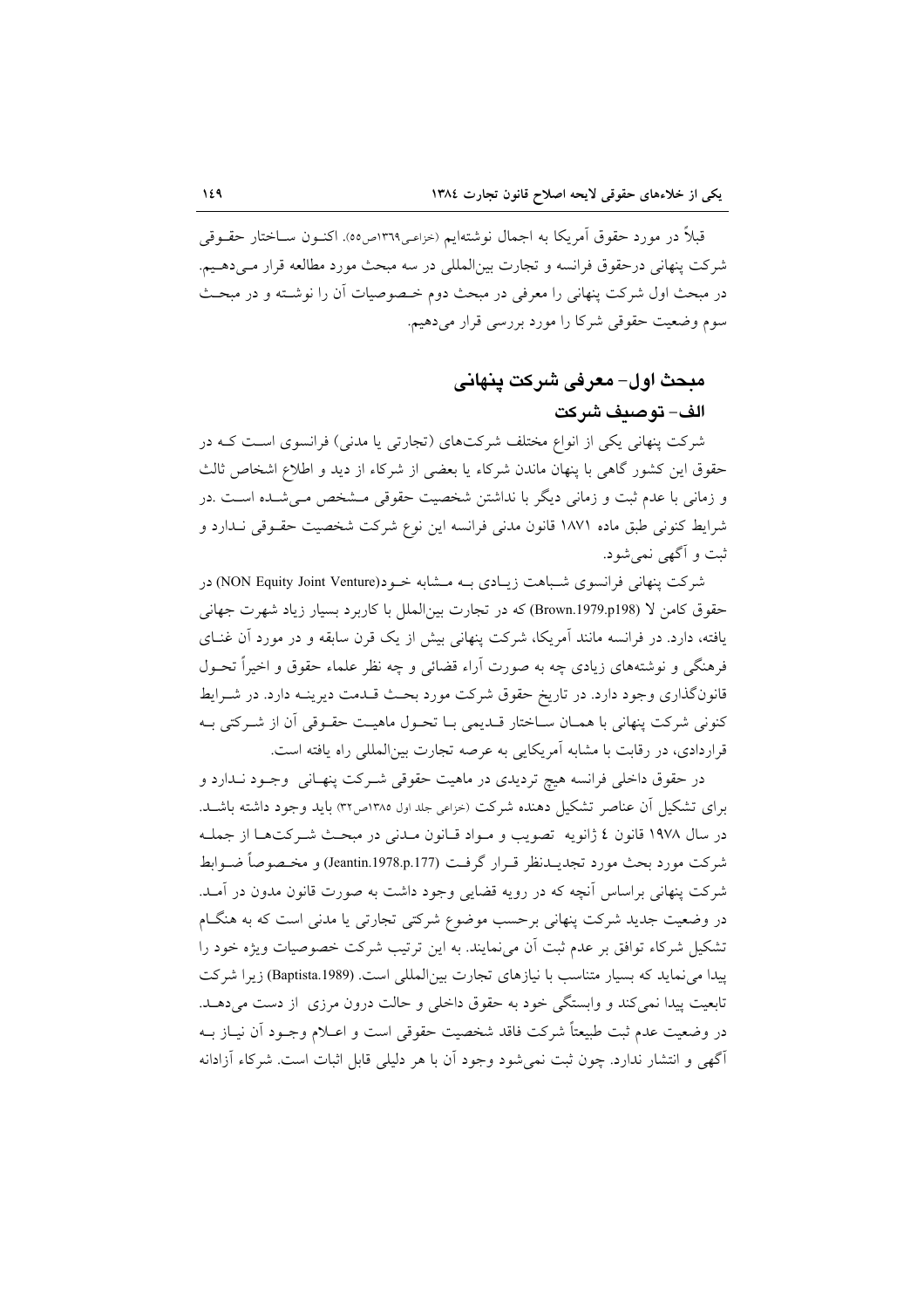در مورد موضوع و مديريت و شـرايط آن بـا رعايـت مقـررات عمـومي قراردادهـا و تاسـيس شيركتهيا نباظر بير مقيررات مربيوط نظيم عميومي و اخبلاق حسنه، توافيق مي نماينيد. (Chartier.1979.p.641)

هر یک از شرکا به نام خود قرارداد منعقد میکند و در مقابـل اشـخاص ثالـث مـسئولیت انفرادی دارد. با وجود این اگر شرکا با اطلاع شخص ثالث به عنوان شریک عمل نماینـد و یـا چنین وانمود کنند که شریک هستند، همگـی در مقابـل آن شـخص مـسئولیت دارنـد. در ایـن صورت نوع مسئوليت تابع موضوع شركت خواهد بود.

در مقابل اشخاص ثالث هر یک از شرکا مالک سهمالشرکه خود در شرکت باقی می ماند. با وجود این دو دسته از اموال حالت مال مشاع را پیدا میکنند. دسته اول اموالی هستند که قبل از تشکیل شرکت مشاع بوده و سپس به فعالیت مشترک اختـصاص داده شـده اسـت. دسـته دوم اموالی هستند که از فعالیت سهمالشرکه و یا فعالیت دوبـاره منـافع مـشترک در طـول حیـات شرکت تحصیل شده است. این امکان نیز وجود دارد که شرکا توافق بر مشاع بودن اموالی مانند سهمالـشركه نمـوده باشـند. در ايــنصـورت ايــن امــوال نيــز مــشاع تلقــى مــىشــوند  $(Dekeuwer.1980)$ 

شركا شركت ممكن است شخص حقيقى يا حقوقى حقوق عمومى يا خصوصى باشـند. در اين نوع شركت اوراق بهادار مانند سهم يا اوراق قرضه وجود ندارد. چنانكه نوشته شد وجـود شرکت پنهانی است و شخص ثالث از وجود آن بی|طلاع میماند. در واقع شخص ثالث به غیر از کسی که با او قرارداد منعقد میکند، نمیشناسد. شرکت در ظاهر مدیر ندارد و مدیر شـرکت به هنگام انعقاد قرارداد فقط خود را متعهد می نماید. شرکت مالیات نمی پـردازد یـا بــه عبــارت بهتر مالیات شرکت بر دارایی و درآمد شرکا به طور مستقل تحمیل می شود. طلبکـاران شـرکت حق رجحان بر دارائي شركت ندارند. اين شركت وام نمي دهد و وام نمي گيرد. شـركت بـا نــام تجارتي تجارت نمي نمايد و مركز اصلي و اداري ندارد. طرح دعوي نمي كنـد و طـرف دعـوي واقع نمی شود. نه سرمایهای دارد و نه مایه تجارتی. اعتبار اساسنامه و یـا وجـود شـرکت تـابع شرایط تشکیل شرکتها نیست. در یک کلام شرکت پنهانی تشکیل می شود و پنهانی می ماند.

انحلال شرکت در انقضاء مدت انجام میگیرد. اگر برای شرکت مدت نامحدود تعیین شده باشد و یا مدت تعیین نشده باشد، انقضاء مدت با ارسال یادداشت کتبی بــا حــسن:پــت بــدون قصد اضرار یکی از شرکا برای دیگران در موقع مناسب عملی میشود. تـا مـوقعی کـه اعـلام انحلال نشده است هیچکدام از شرکا نمی توانند تقاضای تقسیم اموال مشاع بـه شـرحی کـه گذشت را نمایند.

شہرکت پنھانی بــا خــصوصیاتی کــه اجمــالاً نوشــته شــد وســیله بــسیار مناســبی بــرای سرمایهگذاری مخصوصاً سرمایهگذاری بین|لمللی است. این نوع شرکت به همه خواسـتههـای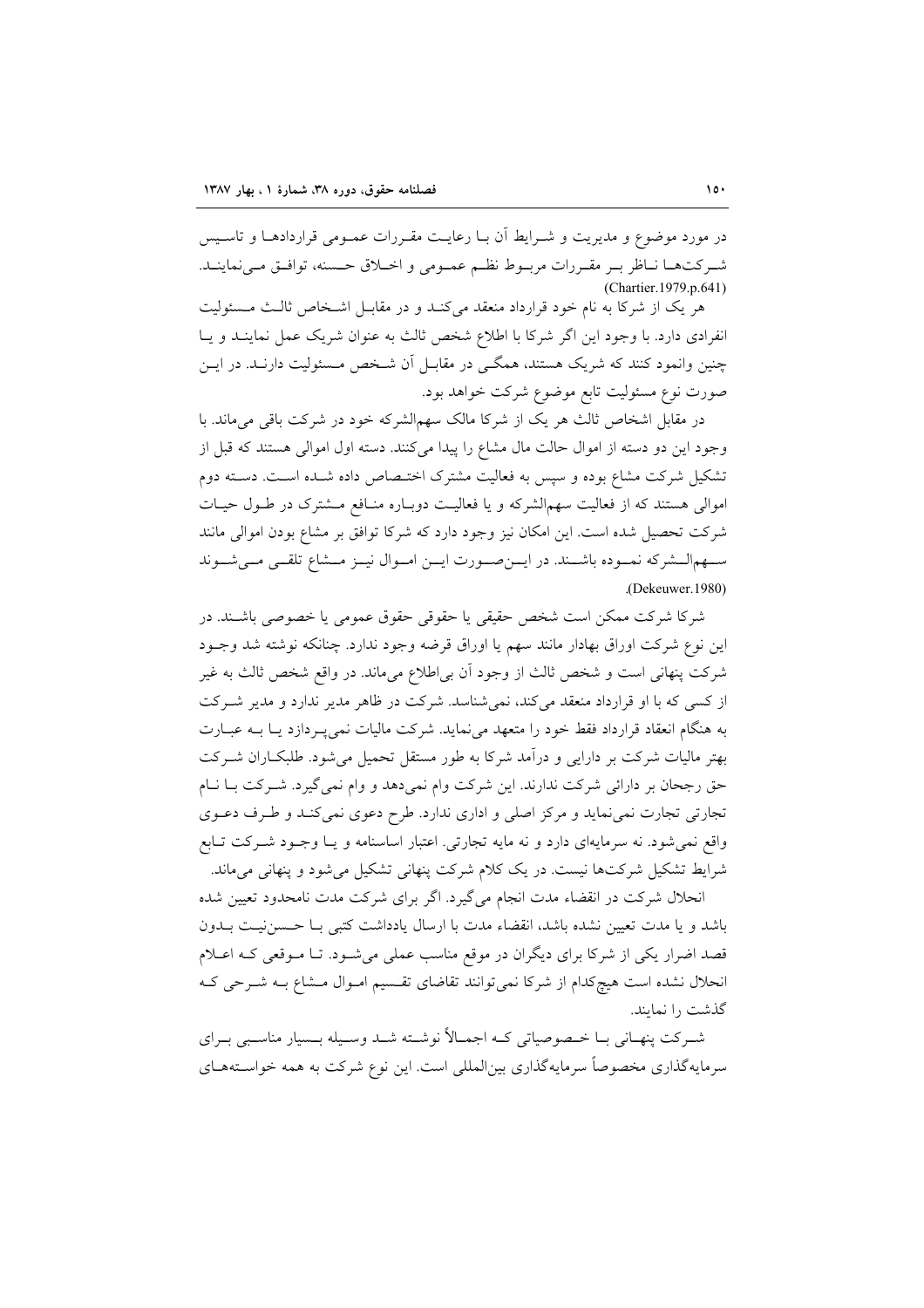رواني سرمايهگذار پاسخ مي گويد. سرمايهگذار نگران سرمايه خود مي خواهد به بهترين وجه بر سرمايه خود و مديريت آن تسلط داشته باشد. دخالت اشخاص ثالث حتى شبريك و دولت را نمی خواهد. معازیر قانونی ورود و خروج سـرمایه و کـسور آن بــه شـکل مالیــات و عــوارض عوامل بازدارنده روانی سرمایهگذار هستند. سرمایهگذار میخواهد بدون مانع از مرزها بگذرد و وارد خاک کشورهای بیگانه شود و بدون درگیری با قوانین داخلی آنها و بدون ایجـاد مــشکل در رابطه با شركا يا اشخاص ثالث سرمايه خود را بكار گيرد و سود و سـرمايه را بــه صـندوق خود برگرداند. در شرایط جدید تجارت جهانی الکترونیک این نیاز بیش از پـیش محـسوس و قابل لمس شده است. شاید بخش عمده تفکر پیداش پدیده الکترونیک گذر تاجر از مرز کشور سخت گذر دیکتاتور حاکم و رسیدن به مواد اولیه و بازار فروش و ایجاد رف)ه بـرای بــشریت بوده است. شركت پنهانی در حقوق فرانسه و مشابه آن درحقوق آنگلوساكسن، بهترین پاسخ را به خواستههای روانی سرمایهگذار میدهد و به این دلیل نه تنهـا در نظـامهـای حقـوقی مـورد بحث بلکه در کل جهان حتی در حقوق چین شناخته شده و وسیله انجـام پـروژههـای بـزرگ اقتصادي بين المللي است.

در این شرایط ماده ۲۲۰ قانون تجارت در کنار اصل ۸۱ و ۱۳۹ قـانون اساسـی جمهـوری اسلامی ایران و قبانون جلب و حمایت از سرمایهگذاری خبارجی ١٣٣٤ و قبانون تشویق سرمایهگذاری خـارجی ۱۳۸۱ جـدیترین موانـع روانـی و عملـی سـرمایهگـذاری داخلـی و بینالمللی تلقی می شوند. روح همه این قوانین محدود کننده سرمایه و بازدارنده سرمایهگذاری است.

## ب– ماهنت حقوقي

شرکت پنهانی مانند هر شرکت دیگر در تعریف کلی شرکت که در ماده ۱۸۳۲ قانون مدنی فرانسه ذکر شده است، جای می گیرد. طبق این تعریف شرکت تاسیسی است که توسط دو پا چند شخص با قراردادی که به موجب آن توافق بر اختـصاص امـوال یـا صـنعت بـه فعالیـت مشترک به منظور جلب منفعت مـیiماینـد، تـشکیل مـیشـود. چـون شـرکت پنهـانی از دیـد قانونگذار در تعریف کلی شرکت جای دارد، باید دارای عناصر تـشکیل دهنـده سـند تاسـیس شرکت به نحوی که اشاره شد باشد.

موارد استعمال عناصر تشکیل دهنده شرکت در شرکت پنهانی بیش از سایر شرکتها ظاهر می شود زیرا قراردادهای متعدد مشابه دیگری که بین اشـخاص منعقـد مـی شـود و نـسبت بـه اشخاص ثالث اثرى ندارد، وجود دارد. اگر عناصر تشكيل دهنده شركت وجـود نداشـته باشـد تشخیص شرکت پنهانی از وضعیتهای حقوقی مشابه مشکل می شود. به عنوان مثـال قـرارداد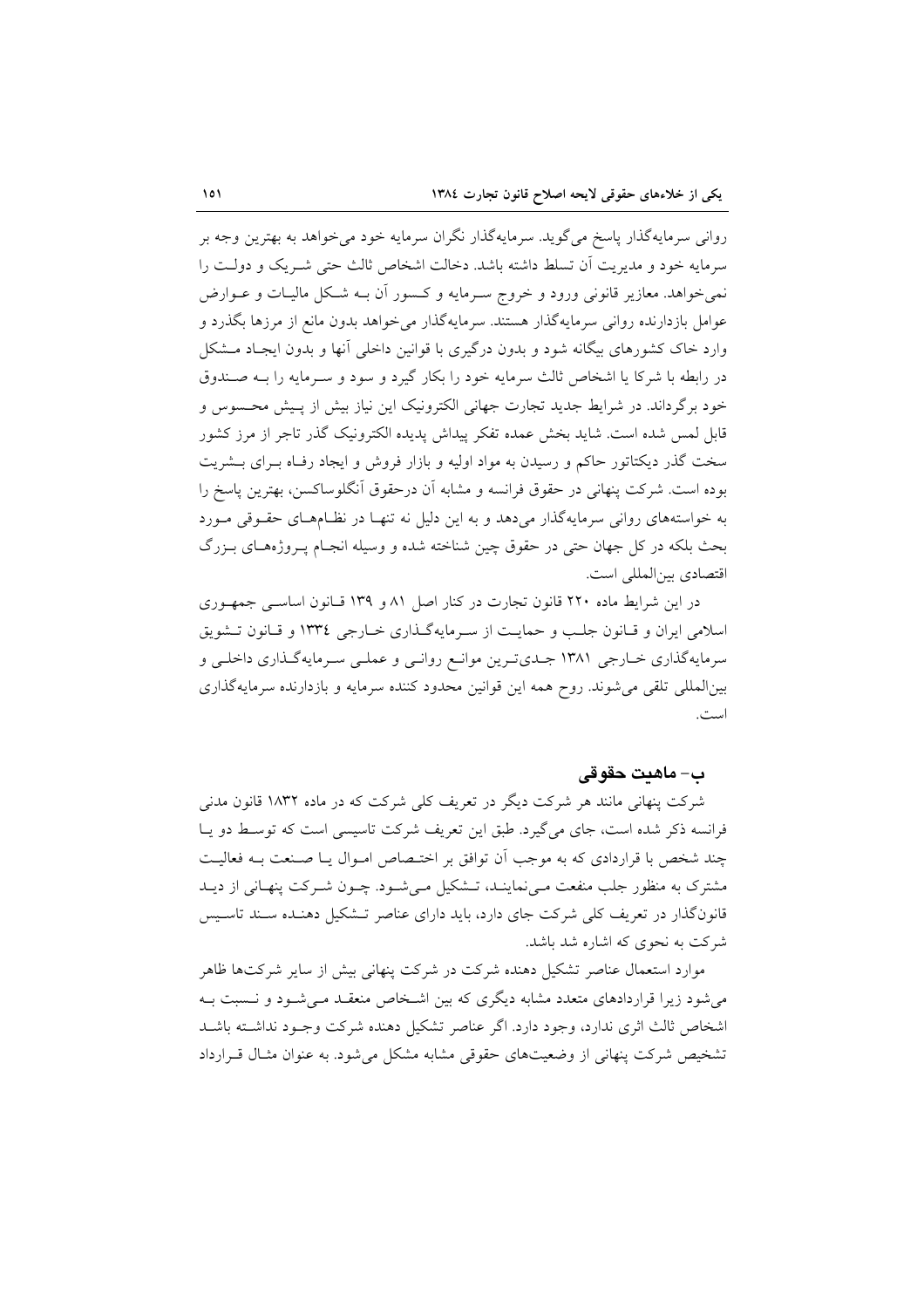اجاره خدمات مانند تاسيس شركت بين دو شخص منعقد مے شـود و اشـخاص ثالـث نيـز از وجود أن اطلاعه ٍ ندارند. ولي جون در قرارداد اجاره خدمات متابعت کار گر از کارفرما وجبود دارد و حال آنکه در شرکت شرکا در برابری کامـل بـا یکـدیگر همکـاری و تــشریک مــساعی می نمایند و چون در قرارداد اجاره خدمات کارگر در سود و زیان شریک نیست و حـال آنکـه شرکت به این منظور تشکیل می شود، عناصر تشکیل دهنده شـرکت ضـابطه تــشخیص شـرکت ینهانی از اجاره خدمات می شوند. در فرانسه دادگاهها از قدیمالایام حق ارزیابی وقایع را بـرای استنتاج وجبود ويسا عبدم وجبود شبركت را داشتهانيد. به عنوان مثبال دادگياه تجدیدنظر (Douai,23 Dece 1921) در ۲۳ دسامبر ۱۹۲۱ رأی داده است شخصی که مالک مــشاع دارایی مثبت و منفی شرکت پنهانی است و در نفع و ضرر آن شرکت دارد و در تجارتخانه بـه عنوان شریک عمل می نماید و نه به عنوان خدمتگذار، شریک شرکت تلقی می شود.

در فرانسه یا ایران مکرر اتفاق مے افتـد کـه وام گیرنـده و وام دهنـده بخواهنـد برحـسب اقتضای منافع خود را شریک یکدیگر بدانند یا ندانند. به این ترتیب که اگر وضعیت موجود به نفع وام گیرنده باشد خود را شریک و اگر به ضرر او باشد خـود را مقتـرض محـسوب نمایـد (Honorat.1986.p.548). وام‹هنده نیز گاهی گرایش به همین سـوءاسـتفاده از وضـعیت موجـود دارد. در این موارد نیز عناصر تشکیل دهنده شرکت ضابطه تشخیص هستند. به این صورت ک اگر اراده تاسیس و تداوم شرکت (affectio societatis) بر همکاری بین شرکا بـه منظـور کـسب سود وجود داشته باشد، وجود شرکت مسلم است. ولی اگر صرفاً وام دهنده به تاجر قرار بر در يافت سود معين در مواعد معيين نموده باشد شركتي به وجود نمي أيد (Cass 2 mars 1926). در اینجا علاوه بر ضابطه وجود یا عدم وجود اراده تاسیس شرکت، شرکت در سـود و زیــان نیــز کمک به تشخیص شرکت از قرارداد وام می نماید. در وضعیتهای مشابه قاضـی بـا ارزیـابی اوضاع و احوال توصيف واقعي مناسب را به رابطه قراردادي مي دهد ْ.

در فرض مشابه در حقوق ایران چنانکه نوشته شـد بـا وجـود مـاده ۲۲۰ قـانون تجـارت وضعیت پیچیدهتر میشود. زیرا به فرض تفکیک قرارداد وام از شرکت، وجود شـرکت نیـز بـا عدم ثبت و رعایت ننمودن آنچه که مربوط به تشکیل شرکتهای تجارتی است، محرز نیـست و باید مقررات شرکت تضامنی را بر وضعیت موجود اعمال نمود. لازم به پادآوری است که در

<sup>.&</sup>lt;br>در سال ۱۹۸۲ دیوانعالی کشور رأی صادر نموده است که همه عناصر تشکیلدهنده شرکت را در بر میگیرد. در این رأی  $^{\!1}$ شعبه تجارتي ديوان اظهار ميدارد:

Les juges du fond restituent sa veritable qualification a une convention en renterant qu'il s'agit d'un contrat de societe et non d'association apres avoir releve le but lucratif de l'operation , la participation aux benefices et aux pertes des parties qui avaient determine ou chiffre les apports en nature et en aspeces de chacune d'elles, ainsi que l'affectio societatis. Com.2 dec 1982: Bull, civ, 4.no, 85.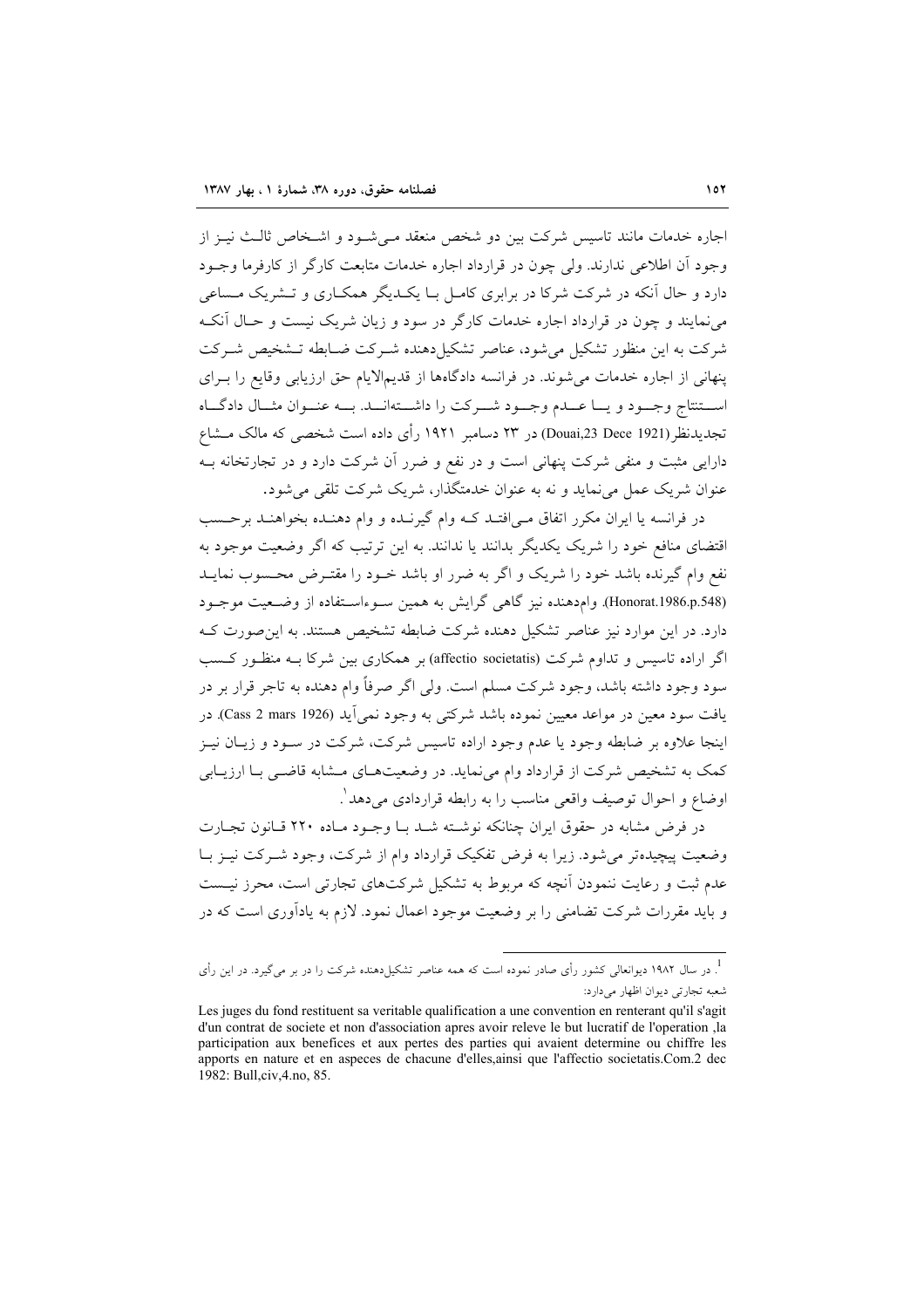حقوق فرانسه نیز پنهان نمودن (Dissimulation) شرکت تجارتی، به هرشکلی از جمله به شکل شرکت پنهانی، از موارد بطلان شرکت به عدم رعایـت تـشریفات قــانونی اسـت. مگــر اینکــه وضعیت موجود بر شکل دیگری از انواع شـرکتهـای تجـارتی انطبـاق داشـته باشـد کـه در این صورت دادگاه اوصاف واقعی را به قرارداد خواهد دارد.

شرکت پنهانی تابع موضوع اَن است. اگر موضوع شرکت مدنی است شرکت مدنی و تـابع مقررات حاکم بر شرکتهای مدنی است و اگر موضوع شرکت تجارتی باشد، شرکت تجـارتی و تابع مقررات حاکم بر شرکت تجـارتی اسـت. مـاده١- ١٨٧١ قـانون مـدنی فرانـسه در ايـن خصوص مقرر میدارد اگر مقـررات دیگـری پـیشبینـی نـشده باشـد، روابـط بـین شـرکا در صورتیکه شرکت خصیصه مدنی داشته باشد تابع مقررات قابل اعمال بر شرکتهـای مـدنی و در صورتیکه شرکت خصیصه تجارتی داشته باشد، تابع مقررات قابل اعمال بر شرکت تضامنی خواهد بود.

موضوع شرکت خواه مدنی و خواه تجارتی در هر دو صورت خیلی متنوع و عـلاوه بـر أن می تواند مختلط باشد. برای تعیین خصیصه تجارتی یا مدنی این شرکت به توصیفی کـه بـه آن دادهاند توجه نمی شود بلکه به طبیعت عملیات شرکت رجوع می شود. در مواردی که موضـوع شرکت بعضاً مدنی و بعض دیگر تجارتی باشد برای تعیین خصیصه شرکت طبیعـت عملیــات اصلی شرکت ملاک تشخیص قرار می گیرد.

موضوعات مدنی بیشتر با حقوق داخلی سنخیت دارند و برای مـا کـه در جـستو جـوی راهحل عمليات تجارتي بين المللي هستيم منفعت قابل توجهي ندارند.

شرکت پنهانی با موضوعات تجارتی تابع مقررات تجارتی و قابل اثبات با هر دلیل هستند (ماده ۱۰۹ قانون تجارت فرانسه). این موضوعات خیلی متنوع و در بخشهای عمده تجارتی، اقتصادي، صنعتي و مالي وجود دارند.

این نوع شرکت در توافقهای صنعتی و تجارتی در اهداف متنوع بیشتر مورد استفاده قــرار گرفته است. برای افزایش تولید از طریق تقلیل هزینههای عمومی از طریق مشارکت در سود و زیان، برای محدودیت رقابت، برای خرید مواد اولیه، برای ادغام شرکتها، برای تسهیل کسب اعتبار مالی، در صنعت ساختمانسازی، در صنایع مربوط بـه خـدمات عمـومی و مـشارکت در حمل و نقل خصوصی و عمومی، در صنعت ساخت توسط یک شـرکت و فـروش آن توسـط شرکت دیگر، در چاپ و انتشار کتاب بین مؤلف و انتـشارات، در توزیــع کتــاب بــین ناشــر و شرکت پخش، در بهرهبرداری از مایه تجارتی و مخصوصاً در قرارداد بین مؤسسات صـنعتی و گروههای مالی به منظور مطالعه توسعه و تحقیقات منابع معدنی و… مورد استفاده قرار می گیرد.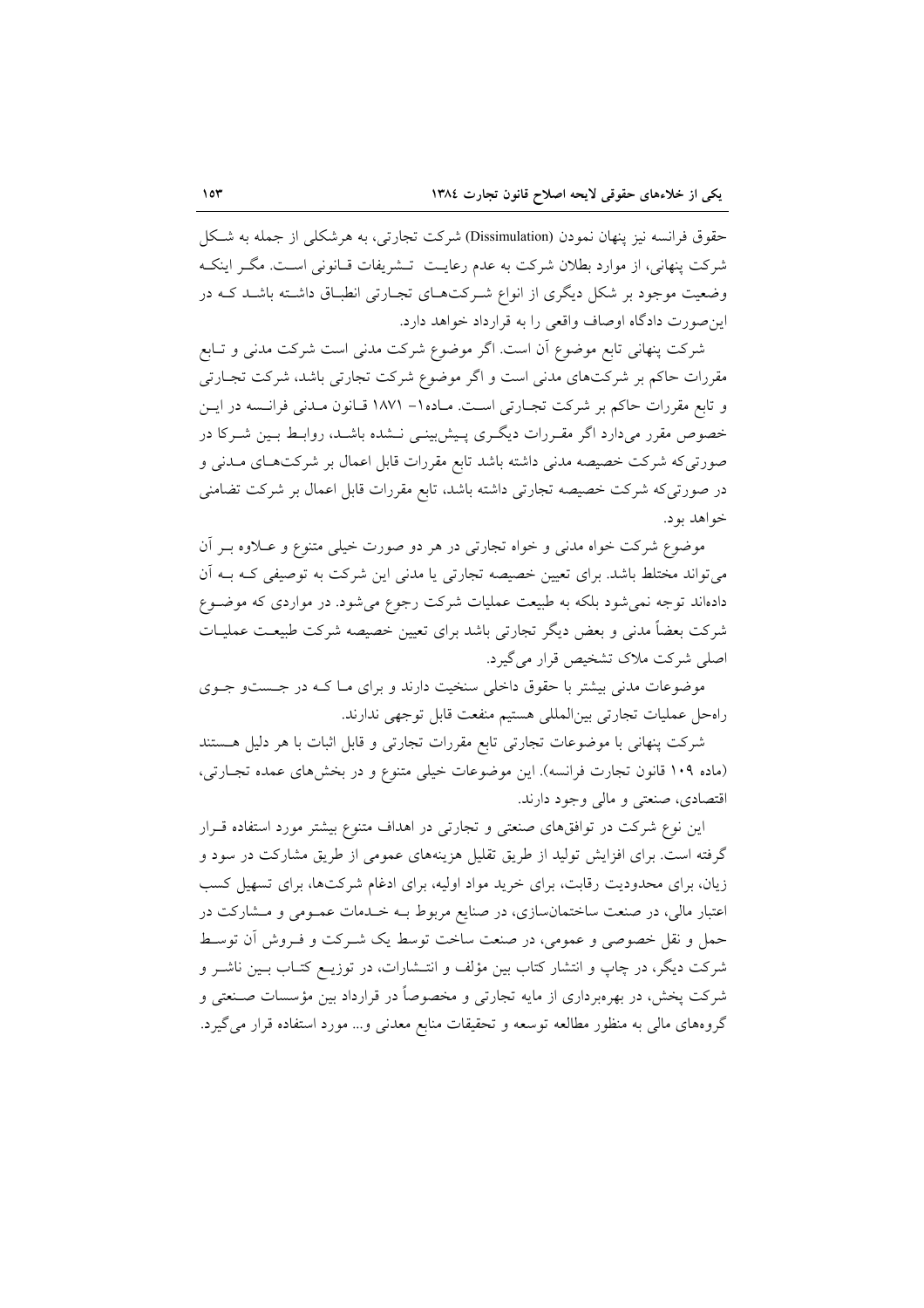#### د محاسن و معاتب $-\pi$

شرکت پنهانی بر اشخاص ثالث آشکار نیست و به این اعتبار به حفظ رموز شغلی کمک شایانی می نماید. از آزادی مطلق در تشکیل و عملکرد خود برخوردار است. تعهد یکی از شرکا اجازه طرح دعوی مستقل علیه شریک دیگر را نمیدهد. شرکا به غیر از ًمدیر در شرکت پنهانی با خصيصه تجارتي تاجر نيستند و ورشكسته اعلام نمي شوند. شـركايي كـه بـه حـساب مــدير سهم|لشرکه خود را نقداً واریز نموده|ند، حق طلب خود را علیه او محفوظ میدارند و حتی در صورت ورشکستگی مدیر می توانند از آن بهره برند. شرکت مالیات بر در آمد مستقیم نــدارد و مالیات بر در آمد شریک تحمیل می شود زیرا شرکت شخصیت حقوقی ندارد و مـؤدی مالیــاتی نمي باشد.

با توجه به خصوصیاتی که ملاحظه شد شرکت پنهانی در عین فرانـسوی بـودن وابـستگی سرزمینی ندارد و در کشور دیگر یا در تجارت بینالمللی میتواند بـه راحتـی حقـوق داخلـی فرانسه مورد استفاده قرار گیرد. حسن بزرگ شرکت پنهانی این است که با تجارت بـینالمللـی سنخیت پیدا می کند. این نوع شرکت ابزار حقوقی بسیار خوبی برای سرمایهگذاری بین|لمللی و انجام پروژههای بزرگ اقتصادی بین|لمللی تلقی می شود. زیرا تجارت بین|لمللی نمی توانــد در قید و بند قوانین داخلی کشورهای مختلف رشد و توسعه پابد.

شرکت شخصیت حقوقی ندارد، با وجود این هرگاه ضرورت پیدا شد، چون شرکا در مورد جنبههای مختلف شرکت اتخاذ تصمیم میکنند، مانعی برای ثبت آن و دادن شخصیت حقــوقی به شرکت وجود ندارد. در این صورت شرکت وابستگی سرزمینی پیدا میکند و به نوع شـرکت دیگر تبدیل می شود. در این وضعیت با شـرکت پنهـانی دارای شخـصیت حقـوقی در حقـوق امر یکا ٰ مطابقت پیدا می نماید.

محاسنی که ذکر شد از دیدگاه دیگر معایب شرکت نیز محسوب مـیشـود .شـرکتی کـه شخصيت حقوقي و دارايي مستقل ندارد به طلبكاران حـق رجحـان و اجــازه طـرح دعــوي و توقیف اموال را نمی دهد. همه آنچه که برای شرکا امتیاز تلقی می شود به نوعی عیب شرکت در رابطه با اشخاص ثالث تلقى مىگردد. پنهانى مانىدن گىاهى در حقـوق داخلـى ايجـاد مـشكل می نماید. بر عکس در تجارت بین المللی گاهی پنهانی بودن لازم و حسن بزرگـی محـسوب می شود زیرا مانع بروز احساسات ناسیونالیستی علیه مشارکت در مملکتی می شود که این گونـه احساسات وجود دارد.

<sup>1</sup>. Equity Joint Venture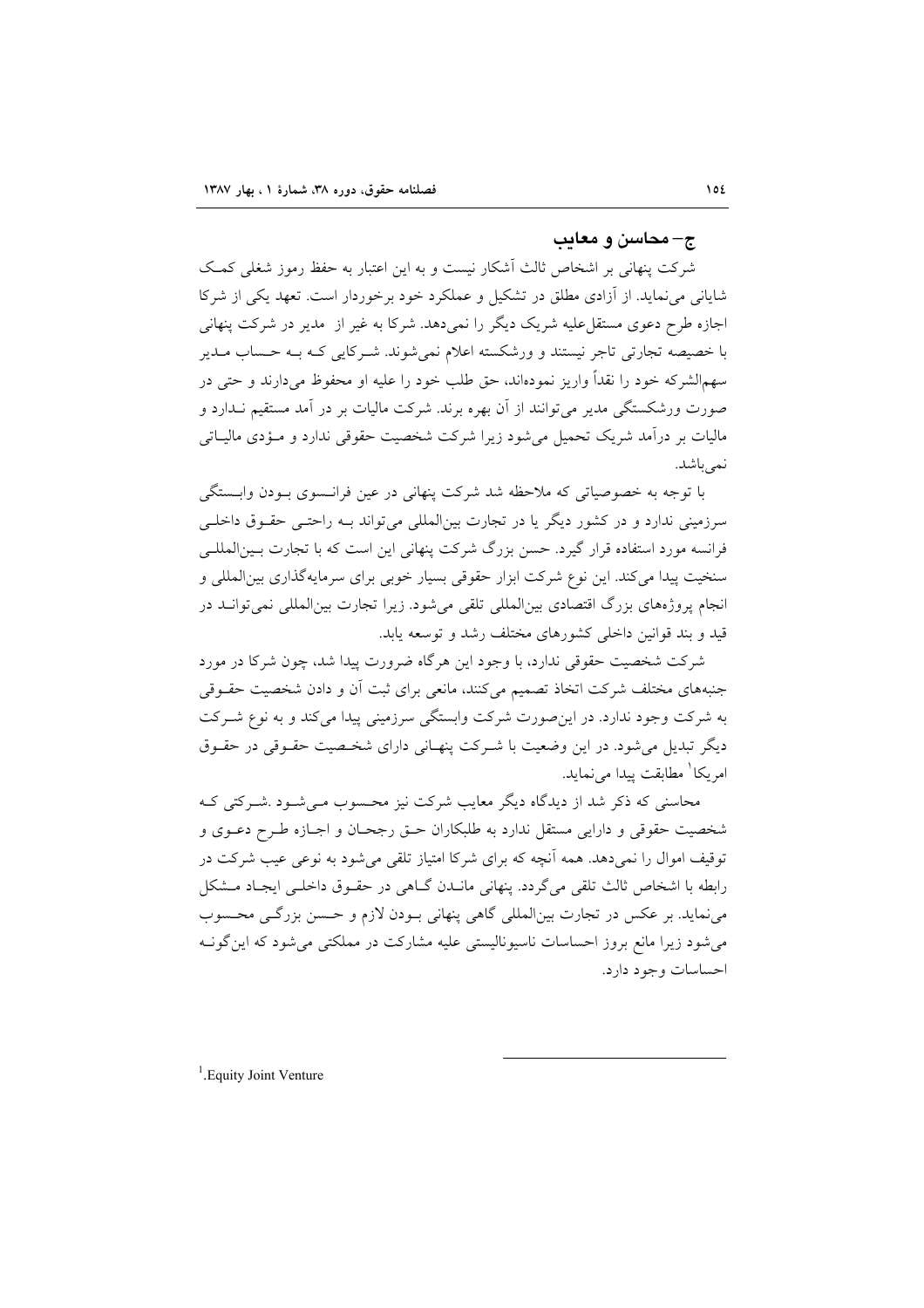## مبحث دوم– خصوصيات شركت ينهاني الف– ينهان ماندن

ویژگی اصلی شرکت پنهانی، پنهان ماندن آن از دید اشخاص ثالث است. به طوریکه هـر زمان که شرکت اَشکار شود شرکت پنهانی از میان میرود و همه مقـررات حـاکم بـر شــرکت تغيير مي كند. (Bloung-Jouan1959.p657). ينهان ماندن به اين معنى است كـه وجـود آن اعـلام نشده و نشود. شركا نبايد هيچ عملي كه در دادگاه از عوارض وجـود شـركت تلقـي مـي شـود ظاهر نمایند. شریک نباید در ارتباط با اشخاص ثالث چنین وانمود نماید که به عنـوان شـریک شرکتی عمل میکند یا با دخالت در مدیریت شرکت به اشخاص ثالث چنین القاء نماید که بـه عنوان شریک شرکت تضامنی عمل می نماید. با وجود این اطلاع صرف و بدون دلیل اشـخاص ثالث از وجود شرکت پنهانی موجب زوال خصوصیات شرکت نیست .حتی در بعضی از موارد مانند مواردی که طرف اداره دارایی و موضوع پرداخت مالیات است، اگـر وجـود شـرکت بـه مناسبت تعیین و یرداخت مالیات آشکار شود خصیصه پنهانی شرکت نقض نمی شود. به همـین ترتیب ممکن است در دادگاه قضائی یا دادگاه داوری به مناسبت پروندهای در دادگاه به وجـود شرکت پنهانی اظهار شود. در این شرایط نیز چون اصـل بـر محرمانــه بـودن رسـیدگی اسـت، خصيصه شركت ينهاني زايل نمي شود.

شرکتی که پنهانی است طبیعتاً اسم تجارتی ندارد. از دیرباز استفاده از اسم تجارتی یا اضافه نمودن (و شركا) به عنوان نقـض خصيـصه ذاتـي شـركت پنهـاني و اَشـكار نمـودن اَن بـراي اشخاص ثالث تلقى مى نمـودهانـد. (Nantes,23 janvier 1897). در عمـل بـه علـت فقـدان اسـم تجارتی در شرکت پنهانی از اسم تجارتی مدیر برای رتق و فتق امور استفاده می شـود. در ایــن صورت اسم تجارتی چون به نام مدیر شرکت است به خصوصیات شرکت پنهانی لطمهای وارد نمی اَورد مگر اینکه چنانکه نوشته شد مدیر شرکت به نحوی وجود اَن را در رابطه با اشخاص ثالث بر ملا كند.

#### ب– شر كت شخص

بعضی از شرکتها با تکیه برسرمایه و بعضی دیگر با توجه به شخصیت شریک تـشکیل می شود به نحوی که اگر فرد معین مشارکت ننماید شرکت تشکیل نمی شود. فـرد اعــلای ایــن نوع شرکت شرکت تضامنی است. شرکت پنهانی در زمره شرکتهای شـخص جـای دارد. بـه این معنی که در تشکیل آن همیشه توجه به شخصیت شریک وجود دارد. حتی در این شـرکت ویژگی توجه به شخصیت شریک بیش از سایر شرکتهای شخص است. زیرا نه تنهـا طـرفین بايد به يكديگر اطمينان داشته باشند بلكه با توجه به عدم ثبت و فقـدان شخـصيت حقـوقى و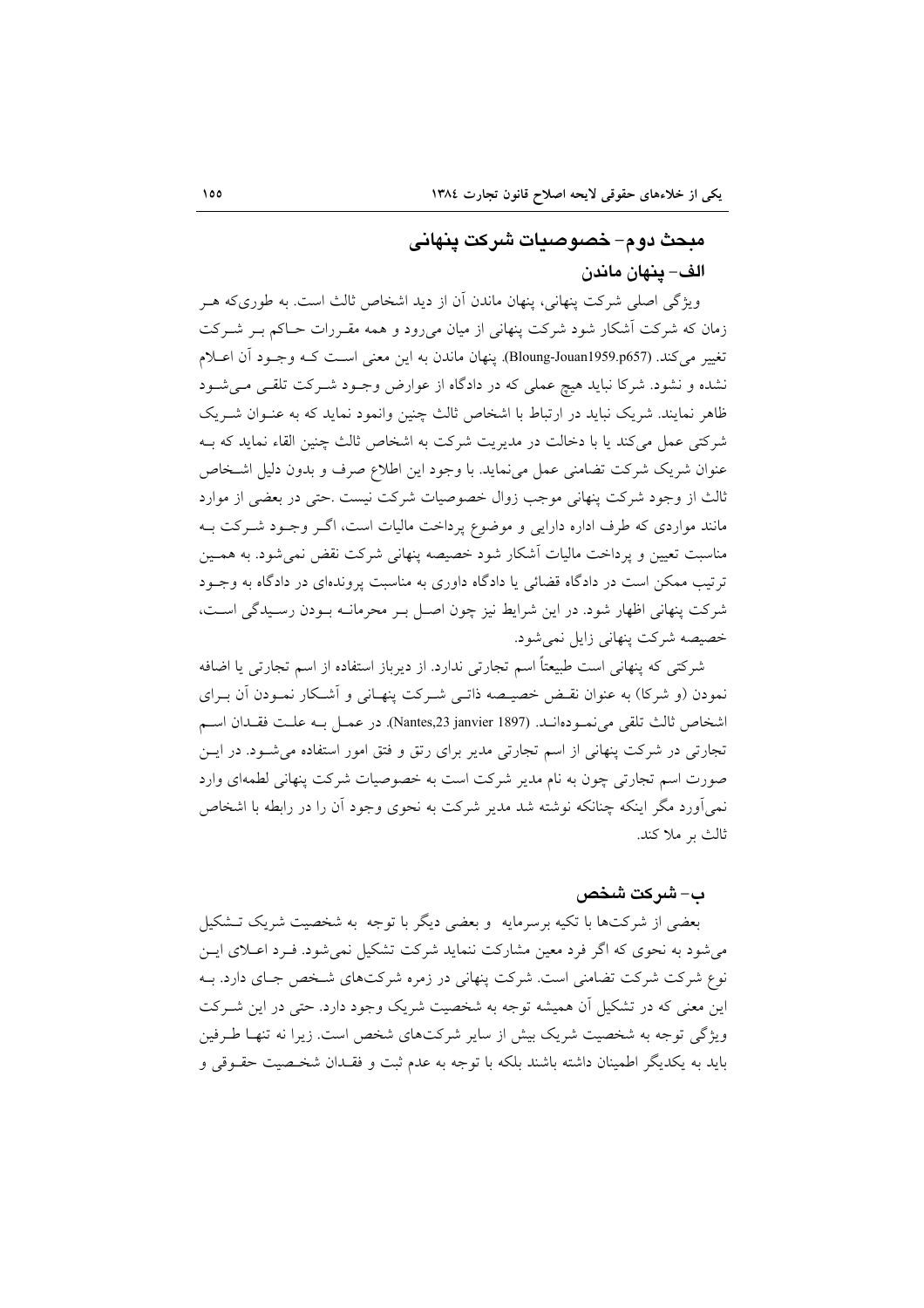دارایی و عدم وجود اسناد و مدارک این اطمینان باید در حدی باشد که در مراحل بعـدی نیـاز به اثبات و دلیل نداشته باشد. اگر ترتیب دیگری در سند تاسیس شرکت پیش بینی نــشده باشــد روابط شرکا، روابط شرکای شرکت تضامنی است. به ایـن معنـی کـه پـس از پرداخـت دیـون شرکت هر شریکی حق رجوع به سایر شرکا را به نسبت آورده دارد. لازم بــه تــذکر اســت کــه مقررات شرکت تضامنی فقط در رابطه بین شرکا در صورتی قابل اجراست که ترتیب دیگری ييش بيني نشده باشد. بنابراين در رابطه با اشخاص ثالث مقررات شركت تـضامني قابـل اعمـال نیست و هر شریک به نام خود قرارداد منعقد می نماید و تنها در مقابل اشـخاص ثالـث متعهـد می شو د.

### ج- فقدان شخصيت حقوقي

در فقدان اسم و پنهان ماندن از اشخاص ثالث شرکت نمی تواند شخـصیت حقـوقی داشـته باشد و صاحب حق و تکلیف باشد. از امتیازاتی که برای شخصیت حقوقی در نظر گرفته شـده استفاه نمی نماید. در مورد نداشتن شخصیت حقوقی شرکت پنهانی تردیدی نیست زیرا در ماده ١٨٧١ قـانون مــدنى فرانــسه بــه نداشــتن شخــصيت حقــوقى تــصريح شــده اســت (Boutry.1855.N.2000). بنابراین با تشکیل شرکت پنهانی شخصیت مستقل از شرکا و دارای حق و تکلیف به وجود نمی آید. نتیجتاً شرکت پنهانی دارایی نـدارد بـدهکار و بـستانکار واقـع نمی شود و نمی تواند مستقلاً طرح دعوی نماید یا طرف دعوی واقع شود و یا تحصیل اقامتگـاه و تابعیت نماید. تغییر اقامتگاه و تابعیت او نیز ممکن نیست. همه ضروریات زندگی اجتمـاعی شركت پنهاني با واسط مدير يا شركا شركت انجام مي شود.

چون شرکت پنهانی دارایی مستقل ندارد، هـر کـدام از شـرکا مالکیـت خـود را بـر (آورده منقول و غیرمنقول خود) حفظ می(نماید. در مواردی که آورده نقدی است طبیعتاً وجــه نقــد در تصرف مدیر شرکت قرار میگیرد ولی شرکا می توانند توافق بر غیر مشاع ماندن آن نمایند و به این ترتیب اصل حفظ مالکیت خود را برآورده در شرکت را محفوظ نگه دارند. چنانکه اشــاره شد شرکت دارائی مستقل ندارد ولی شرکا میتوانند توافق بر غیر قابل تقسیم بـودن قـسمتی از آورده نمایند و یا قسمتی از آورده را به صورت مشاع به عنـوان دارایــی شــرکت ولــی بــه نــام شریک به صورت نقد در حساب بانکی و یا به صورت غیر نقـد در دفتـر مخـصوصی ثبـت و نگهداری نمایند. حتی از نظر تنظیم روابط بین شرکا و تنظیم امـور اداری و حـسابداری، ایـن امکان وجود دارد که تشکیلات اداری و اموال و حسابداری شرکت پنهـانی بـه صـورت سـایر شرکتها عمل نماید ولی آشکار نشود و مانند رموز شغلی بین شرکا پنهان بماند.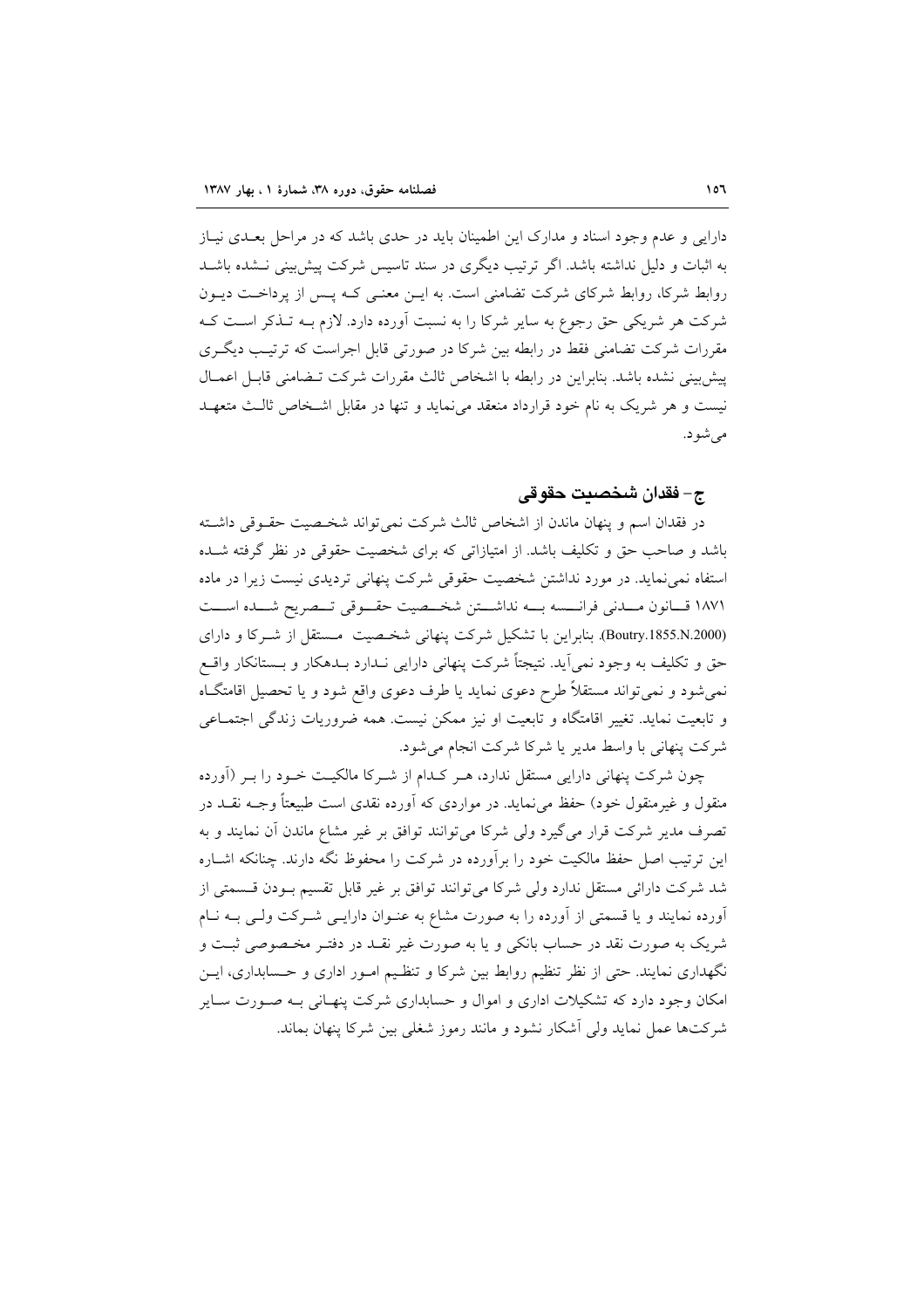از تبعات دیگر پنهانی ماندن شرکت و نداشتن شخصیت حقـوقی عـدم اعمـال مقـررات ورشکستگی بر شرکت است. ورشکستگی مخصوص تاجر شناخته شـده اسـت. چنانکـه قـبلاً توضیح داده شد اگر موضوع شرکت پنهانی تجارتی باشد، شـرکت تـاجر تلقـی مـیشـود و علیالاصول باید مقررات ورشکستگی در مورد آن در صورت تجمیع شرایط اعمال شود. ولـی چون شرکت پنهانی است و طلبکاران از وجود آن اطلاع ندارند و ورشکستگی تأسیسی بـرای حفظ حقوق طلبکاران تاجر ورشکسته است تا تاجر نتواند به نفـع بعـضي و بــه ضــرر بعــضي دیگر در حالت توقف اموال و دارایی خود را به نام این و آن انتقال دهد، شرکت پنهانی حتی با موضوع تجارتی ورشکسته اعلام نمی شود. ولی این قاعده تا وقتی اعمال می شـود کـه شـرکت آشكار نشده ىاشد.

اگر موضوع شرکت پنهانی تجارتی باشد، مدیر شرکت یا حـداقل یـک نفـر از شـرکا بایـد تاجر باشد تا بتواند به نام خود و به حساب شرکت تجارت نماید. در این صورت ورشکستگی شرکت پنهانی در ورشکستگی مدیر یا شریک تاجر ظاهر میشود. زیرا مدیر یـا شــریک تــاجر (شخص حقیقی یا حقوقی) به نام خود اقدام می نماید و در صورت عدم توانایی ایفاء تعهـدات در مقابل طلبکاران مسئول و طلبکاران اعلام ورشکستگی علیه خود او می نمایند.

## د– فقدان مركز اصلي و مناسبت بينالمللي

به دلیل خصیصه پنهانی و نداشتن شخصیت حقوقی، مـسائل مربـوط بـه اقامتگـاه و مركـز اصلي و مركز عمليات و تعارضي كه در اين موضوع در قانون مدنى و قانون تجـارت و قـانون ثبت شرکتها و قانون اَئین دادرسی مدنی وجود دارد، در اینجا مطرح نمیشود ( .Leben 1980 p.543). دعاوی علیه شرکت در محل اقامت خوانده طرح می شود ولی شرکا می توانند توافق بر تعیین محل دیگری برای طرح دعاوی نمایند و به این منظور آدرس مشخصی را اعلام نماینــد. محل اقامت مدیر شرکت محل مناسبی برای این امر است. تمرکـز امـور شـرکت بـدون علنـی نمودن آن در محل تمرکز امور مدیر روش معمول و مناسبترین محل است.

وجود شعبات در شركت پنهاني ممكن و رايج اسـت. مخـصوصاً در تجــارت بــينالمللــي الکترونیک هر یک از شرکا ممکن است بخشی از پروژه مشترک را در مملکت خود به حساب شركت پنهاني انجام دهد. در شرايط كنوني با وجود اينترنت انجام اين گونه اعمال مخصوصاً در مورد تحقیقات علمی بیش از پیش رایج شده است. در این صورت هر یک از شـعبات شـرکت پنهانی تابعیت و اقامتگاه و موضوع فعالیت مستقل دارد و از قــوانین کــشور محـل اقامــت و تابعیت شریک متابعت می نماید. منتهی در پایان هر دوره مالی حساب سود و زیان بسین شـرکا رد و بدل می شود. در این گونه موارد نیز چون شریک مستقل عمل می نماید در واقع فقط خــود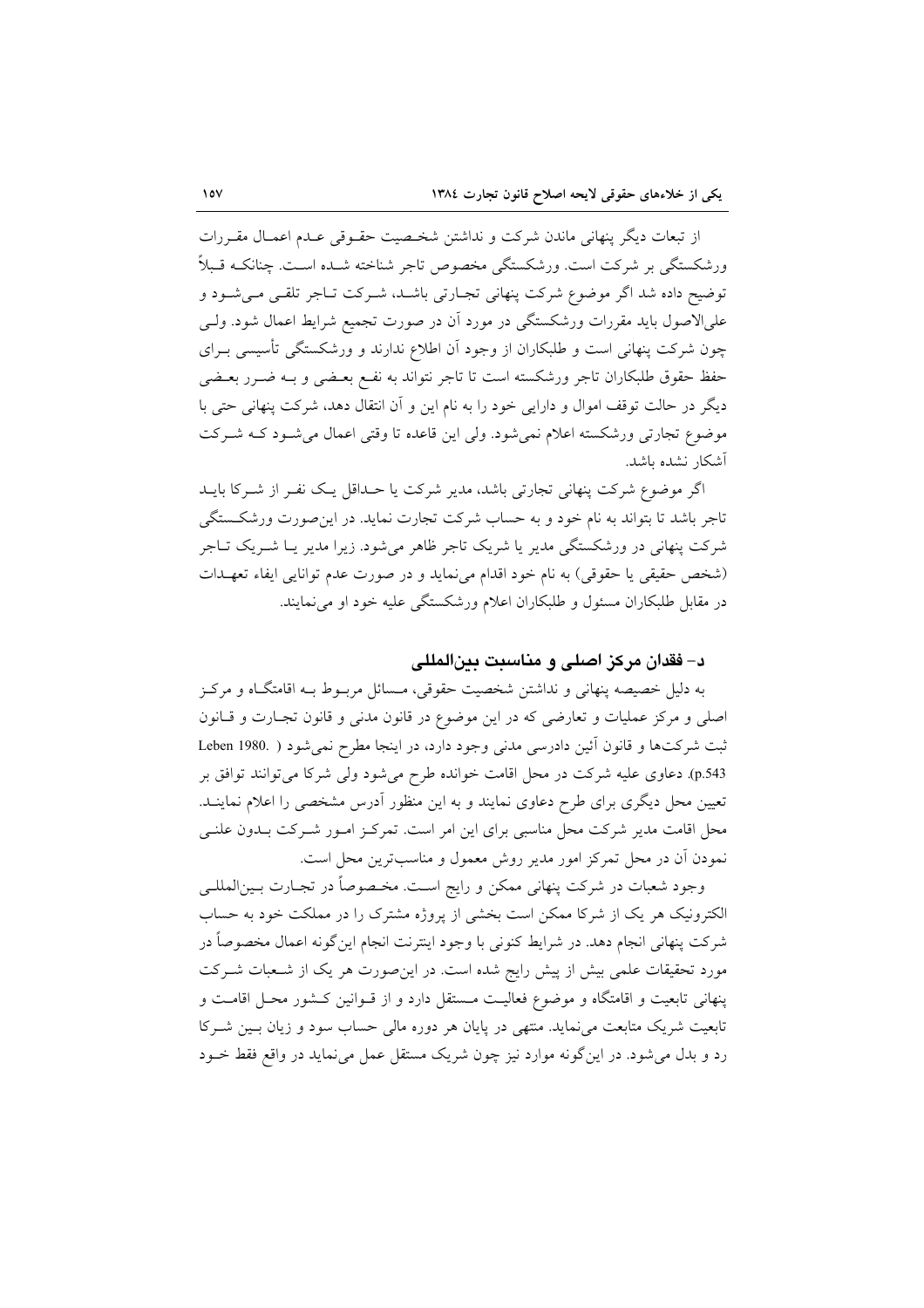را متعهد می نماید. اشخاص ثالث که از وجود شرکا بی|طلاع هستند و اصولاً بایــد بــی اطــلاع بمانند در مقابل أنها قرار نمي گيرند و در صورت نقض تعهد عليه آنها اقدام حقوقي نمي تواننــد بکنند. مسئولیت مدیر یا شریکی که برای شرکت قرارداد منعقد می کند شخصی و انفرادی است و تمام دارایی شخصی او وثیقه پرداخت دیون قرار میگیرد. البته بعد از پرداخت دیون شـرکت حق مراجعه به سایر شرکا برای استرداد مبلـغ مـازاد بـر سـهم خـود را دارد. از طـرف دیگـر اشخاص ثالث که با شرکا شرکت قراردادی منعقد ننمودهاند به فرض شناخت آنها نمـیتواننـد به طور مستقیم بر علیه آنها اقامه دعوی نمایند. به این ترتیب در صورت وجود شعب مختلف شرکت پنهانی در کشورهای مختلف نقض قوانین در هیچ کـشوری صـورت نمـی گیــرد و بــه حقوق طلبكاران نيز اجحافي نمي شود. (Gourrier1962)

## مبحث سوم – وضعيت حقوقي شركا الف– ماهىت مشاركت

مشارکت عبارت از قسمتی از سود است که هر شریک در شـرکت پنهـانی دارد. ایــن نــوع مشارکت به مدیریت و تعهدات شرکت برخلاف سایر شرکتها تـسری پیـدا نمـیکنـد. زیـرا ممکن است شریک فقط سرمایهگذار و به دنبال سود بــدون فعالیــت و بــدون تعهــد در مقابــل اشخاص ثالث باشد. مشارکت شرکت پنهانی از نوع سهمالشرکه یا سهم یعنی حق غیـر مـادی بر اموال منقول مانند سایر شرکتها نیست. زیرا حقـوق هـر شـریک بـرآورده در شـرکت ً در خیلی از موارد با همان توصیف منقول یا غیر منقول اولیه باقی میماند. زیرا شرکت شخصیت حقوقی و دارایی مستقل ندارد و اموال شرکا به شرکت انتقال پیدا نمی کند. این حقوق در اوراق بهادار قابل نقل و انتقال متبلور نمی شود و شرکت نمی تواند اوراق بهـادار قابـل معاملــه منتــشر نماید. بنابراین مشارکت عبارت از سودی است که شریک بر روی تمام اموالی که بـه اشـتراک گذاشتهاند اعم از منقول و غیر منقول با همان توصیف اولیه دارد.

حقوق شرکا از سند تاسیس اولیه یا اسنادی که در مراحل بعـدی توسـط مـدیر در اختیـار شركا قرار گرفته است يا شرايط و اوضاع و احوال و صورت حسابها و ساير قرائن حاكي از مشاركت استنتاج مي شود.

چنانکه نوشته شد در تقسیمبندی شرکتها، شرکت پنهانی در طبقه شـرکتهـای شـخص قرار دارد. بنابراین شرکا، حتی مدیر نمی توانند بدون رضایت سـایر شـرکا حقـوق خـود را بـه دیگری واگذار نمایند. رضایت به انتقال ممکن است در سند تاسیس شرکت پنهانی درج شـده باشد و یا اینکه به اتخاذ تصمیم شرکا در مجمع عمومی شرکا واگذار شـده باشـد ولـی بـرای شریک این امکان وجود دارد که بدون جلب رضایت سایر شرکا منافع خود در شرکت پنهـانی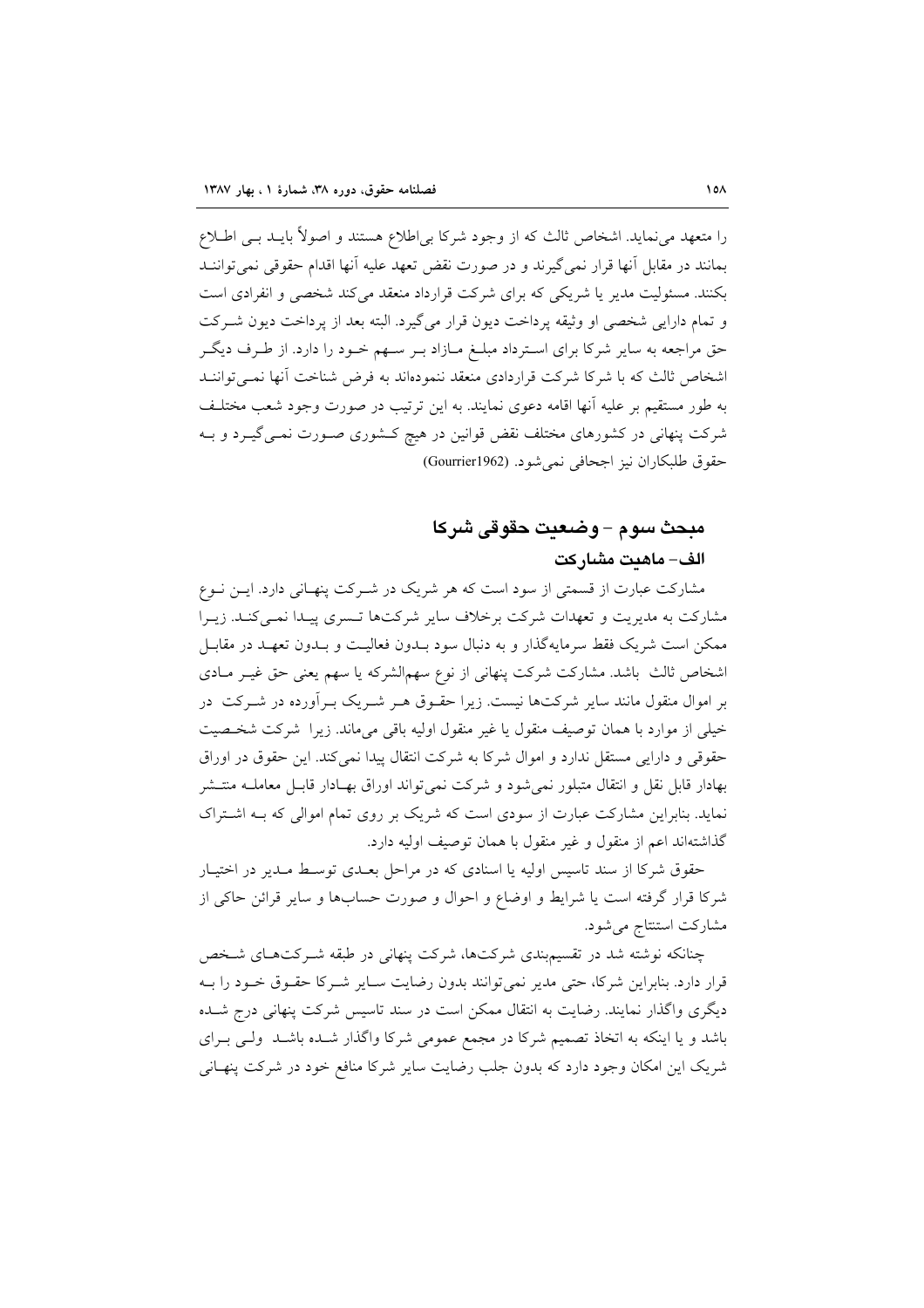با دیگری تقسیم یا واگذار نماید. زیرا منافع پس از تقسیم، از اَورده جدا می شــود و چگــونگی خرج اّن به شرکت مربوط نمی شود. در صورت واگذاری منافع به ثالث قبـل از تقـسیم منــافع برای او حقی به وجود نمیآید و در صورتیکه شرکت تصمیم بر عدم تقسیم منافع در سال معین گیرد، کسی نمی تواند مطالبه تقسیم منافع نماید. در این صورت حقوق ناشی از مشارکت انتقال پیدا نمی کند و فقط خود شریک شرکت حق مداخله در امور شرکت درحد مجاز که قبلاً توصيف شد را دارد.

چون شرکت پنهانی به اعتبار شخص تشکیل میشـود، بـا فـوت شـخص شـرکت منحـل می شود مگر اینکه در سند تاسیس مشارکت ترتیب دیگری مقـرر شـده باشـد. در صـورتی کـه شرطی در سند تاسیس درج نشده باشد همیشه این امکان برای شرکا وجود دارد که بــه اتفــاق نظر سند تاسیس را اصلاح و یا در سند ضمیمه دیگری توافق نمایند که در صورت فــوت هــر یک از شرکا حقوق او در شرکت به ورثه و نمایندگان او انتقال پیدا کند.

ممکن است در سند تاسیس یا در سند دیگری با اتفاق آرا شـرکا تـصویب نماینـد کــه در صورت فوت شریک سهمالشرکه او در روز فوت به ورثه یا نمایندگان او پرداخت و شرکت با شرکا در قید حیات به فعالیت خود ادامه یابد.

## ب– حقوق و تعهدات ناشبی از مشارکت

قبلاً نوشتیم که شرکا از تاریخ تاسیس شرکت مدیون آورده خـود بــه شــرکت هــستند. از تاریخی که باید آورده را واریز نمایند نه تنها مدیون منافع آن بلکه در صورت بـروز خـسارت ناشی از تأخیر مسئولیت جبران خسارات وارده را نیز دارند. (ماده۳–۱۸٤۳ و مـاده۱۱۵۳قــانون مدني فرانسه).

شرکا باید خسارات ناشی از انعقاد قرارداد شریک با شخص ثالث را که با حسن نیـت بـه حساب شرکت منعقد نموده است، جبران نمایند، مـشروط بـر اینکـه نتواننـد بـی|حتیـاطی پـا بے مبالاتی او را در ورود خسارت ثابت نمایند. هر شریک مسئول جیـران خــسارات ناشــی از تقصیر خود به سایر شرکا در موردی است که نتوانسته باشد با کسب منـافع از امـور دیگـر در مؤسسه متعلق به خود جبران آن را نمايد. (Goyet.1998.p40)

شرکا متعهد به برداخت هزینههای نگهداری اشیاء متعلق بـه شـرکت پنهـانی یعنـی امـوال مشاع و اموال سایر شرکا که به شرکت تعلق دارد، میباشند. بنابراین هـر شـریک حـق مطالبـه هزینه نگهداری اموالی که خود در اختیار شرکت گذاشته و امـوال مـشاع را دارد. بـالاخره بـه هنگام انحلال هر شریک حق استرداد اموالی که در اختیار شرکت گذاشته است به همان حالت اول را دار د.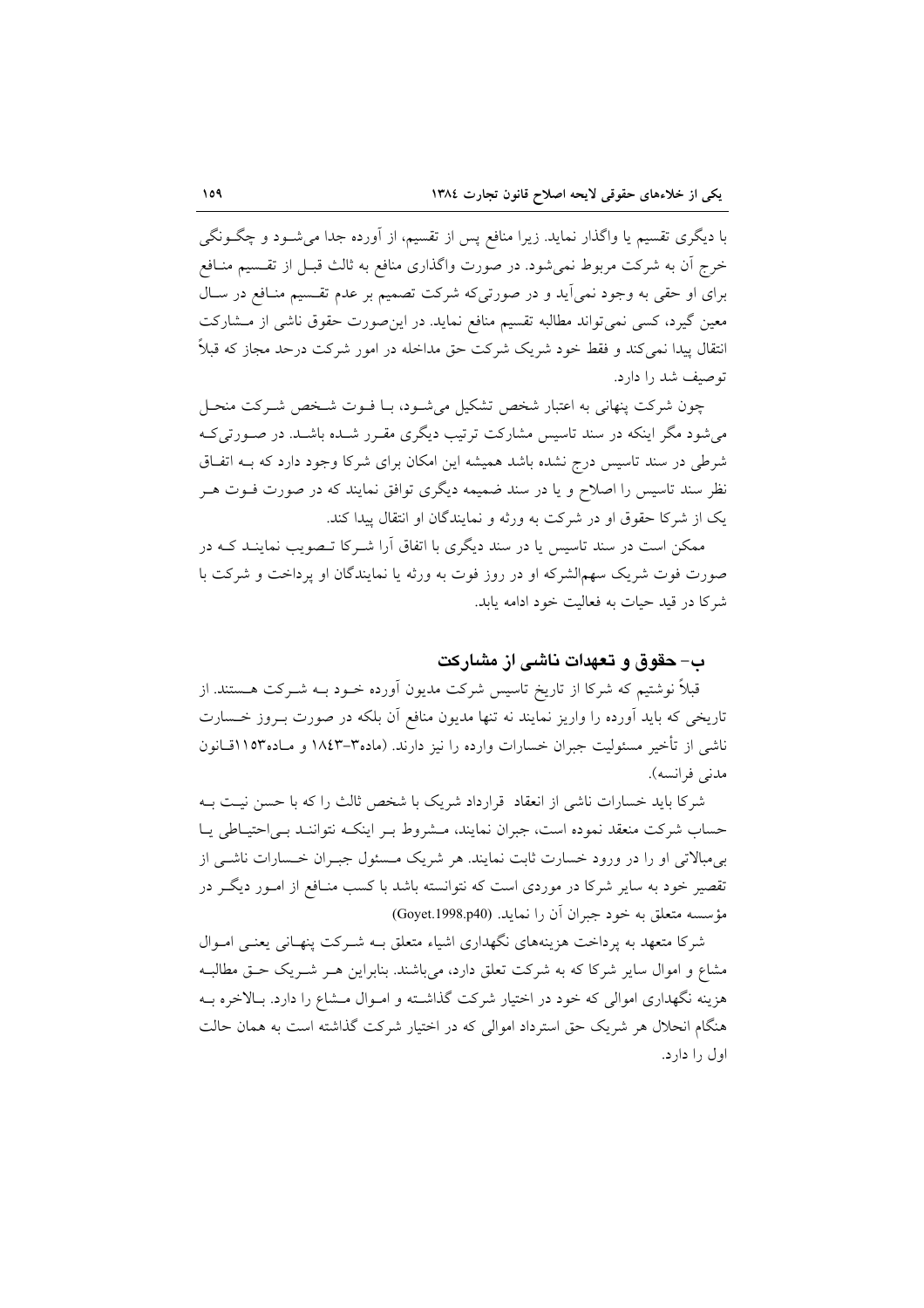شركا غير مدير، حق و تكليفي در مقابل اشخاص ثالث به مناسبت عمليات شركت، توسـط هر کس که انجام شود، اعمراز مدیر یا شریک غیر مدیر را ندارند. هر شریک مرتواند از آورده خود که مالکیت ظاهری آن را دارد، آزادانه استفاده نماید. شرکا به عنـوان طلبکــار پــا بــدهکار فقط مدير را مي شناسند و اشخاص ثالث اصولاً مدير يا شريكي كه با او معاملـه نمـودهانــد، را می شناسند و با سایر شرکا ارتباطی ندارند. بنابراین ارتباط بین شخص ثالث و شرکا حداقل در موردی که مدیر از میان شرکا انتخاب شده است، خیلی نادر است...

قبلاً اشاره شد اصولاً شرکا نسبت به تعهدات یکی از شرکا حتی مدیر در مقابیل اشتخاص ثالث، مسئولیت تضامنی ندارند ْ. شریکی که قراردادی منعقد می نماید فقط خــود را متعهــد بــه انجام آن می کند و به شرکا دیگر حساب پس می دهد. ولی اگر همه شرکا بدون اینکه شرکت را أشكار نمايند، با هم قبول تعهد نمايند و موضوع شركت نيز تجارتي باشد در مقابــل اشــخاص ثالث به اعتبار تاجر بودن مسئولیت تضامنی پیدا میکنند. به همین ترتیب در مواردی که شـرکا هر کدام به نمایندگی از دیگری عمل می نماید یا نماینده مشترکی مثل مدیر غیر شریک انتخاب می کنند یا شخص ثالث را نسبت به طبیعت مسئولیت خود با دخالت در امور شرکت به اشتباه میاندازند یا شرکت پنهانی را علنی می نمایند، مسئولیت تضامنی خواهد بود.

شریکی که کالا را با دارایی شرکت به نام خود خریداری می نماید از نظر اشـخاص ثالـث مالک اَن محسوب می شود، فقط به سایر شرکا باید حساب پس دهد. ولـی ایــن امکــان وجــود دارد که در قرارداد شرکت پنهانی شرط نمایند که آنچه توسط هر شریک تحصیل مے شـود در اموال غير قابل تقسيم شركت وارد خواهد شد.(Gibirila.1997)

اموالي كه شركا با دارايي شركت به نام خـود يـا بـه نماينـدگي از سـاير شـركا بـه دسـت میآورند و اموالی که توسط مدیر مشترک تحصیل میشود، مال مـشاع هـستند. در مـاده ۱۸۷۲ قانون مدنی فرانسه مـوارد تـشکيل مـال مـشاع در شـرکت پنهـانی توضـيح داده شـده اسـت (Dekeuwe 1980).

<sup>.&</sup>lt;br>در بند اول ماده۳- ۱۸٤۳مقرر است:

Chaque associe est debiteur envers la societe de tout ce qu'il a promis de lui apporter en nature, en numeraire ou en industrie.

در بند پنجم همین ماده مقرر است:

L'associe qui devait apporter une somme dans la societe et qui ne l'a point fait devient de plein droit et sans demande , debiteur des interets de cette somme a compter du jour ou elle devait etre payee et ce sans prejudice de plus amples dommages-interets, s'il y a lieu.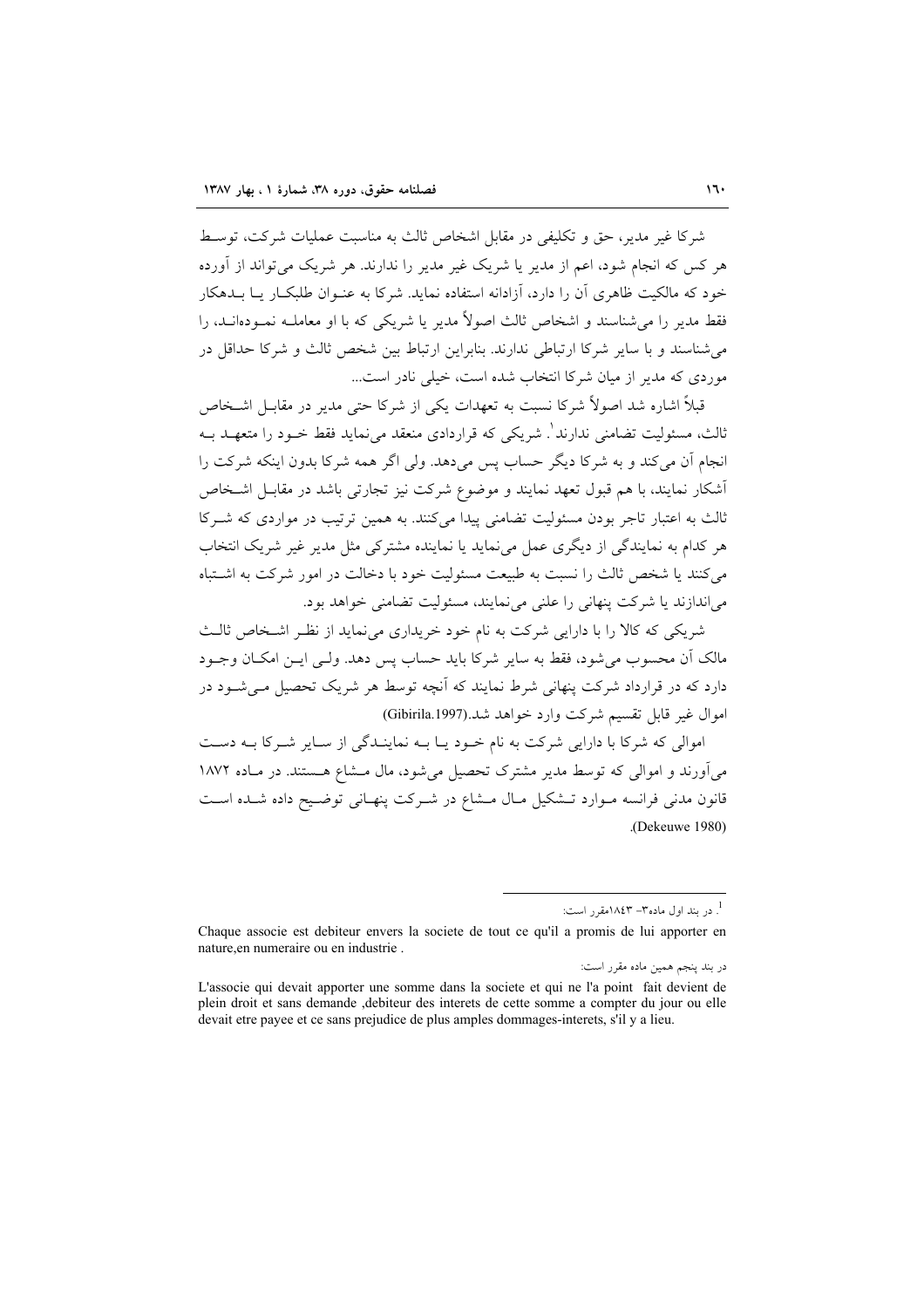در مواردی که شرکا مالکیت آورده خود را حفظ و نگهداری می کنند، در صـورتی کـه مـال تلف شود ضرر آن متوجه خود مالک است. ولی اگر تلف به علت درگیری با عملیات شـرکت و در جهت کسب منفعت مشترک حادث شده باشد، جبران خسارات بر عهده همه شرکاست. ممکن است در سند تاسیس شرکت قید شده باشد که آورده شرکا مال غیر قابل تقسیم شرکت است، در این صورت جبران خسارات ناشی از فقدان آورده هر شـریک بـر عهـده همـه شـرکا است.

#### ج- مديريت

چنانکه اشاره شد شرکت پنهانی معمولاً توسط یک یا چند مدیر از میان شرکا یـا از خــارج تحت کنترل شرکا اداره می شود. تعیین مدیر ضرورت ندارد و در عدم وجود آن تمام شــرکا در مدیریت شرکت مشارکت می کنند. از طرف دیگر این امکان وجـود دارد کــه در شــرکت نامــه شورای کنترل و مجمع عمومی برای کنترل سالانه حسابها و تدوین ترازنامه و تعیین میـزان سود قابل تقسیم و نحوه تقسیم اَن پیش بینی شـده باشـد. دخالـت در ایــن امــور و ارتبــاط بــا اشخاص ثالث به نام شریک صورت میگیرد و خصوصیات شرکت پنهانی را نقض نمی نماید.

مدیر شرکت پنهانی تنها شخص حقیقی یا حقوقی است که در مقابل اشخاص ثالث بـرای ایفاء تعهدات شرکت پنهانی نقش بازی میکند. این شخص به حساب شرکت و بـه نـام خـود قراردادهای مربوط به شرکت را امضاء و اجراء می نماید. مدیر ممکن از شـرکا یـا از خــارج از شرکت انتخاب شده باشد. معمولاً مدیر از میان شرکا در شرکتiامه با اتفاق آرای شرکا تعیـین می شود. در این صورت عزل او نیاز به اتفاق نظر همه شرکا دارد. ولی عدم عزل او از موارد نظم عمومي نيست و در شركتنامه مي توان شرايط عزل مدير را حتى بدون دليل موجه درج نمود. دادگاه نیز میتواند با تکیه بر دلیل قوی و موجه حکم عزل مدیری کـه در شــرکتiامــه تعیــین شده است را صادر نماید. استعفاء مدیر نیز از همین اصول پیروی میکند. استعفاء مـدیری کـه در شرکتنامه معین شده است در عدم درج خلاف در شرکت $نامه فقط با دلایـل موجـه ممکــن$ است. عزل و استعفاء مدیری که خارج از شرکت انتخاب می شود تـابع قواعـد عمـومی و آزاد است.

در موردی که مدیر شرکت شخص واحـد باشـد در عـدم وجـود شـرط مخـالف در سـند تاسيس، شركا نمي توانند با اعمالي كه در چارچوب سند تاسيس انجام مي دهد، مخالفت نمايند. ولی در مورد مدیر غیر شریک می توانند از حق عزل استفاده نمایند.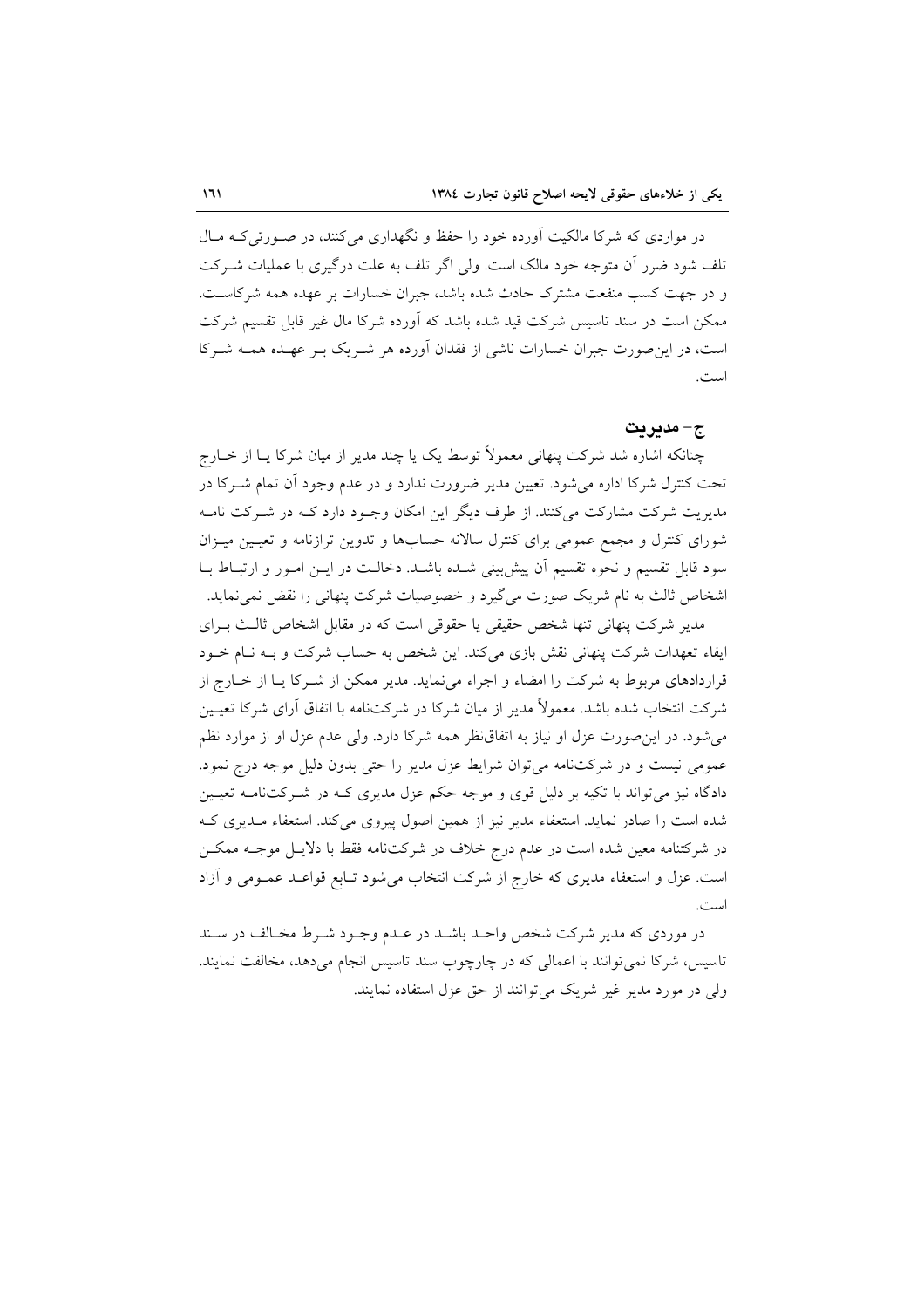در صورت تعدد مدیران در سند تاسیس روابط آنها با شرکا بر حسب قــدرتی کــه بــه هــر کدام داده شده است، پیش بینی می شود. قرارداد شرکت می تواند به مجمع شـر کا رهبـری عــالی مشارکت را با تشکیل مجمع عمومی شرکا تحت شرایط و حد نصاب معیین واگذار نماید.

مدیریت متمرکز نیست و مدیر مجبور به صرف تمام وقت خود در شرکت پنهانی نیست. امکان تعیین چند مدیر برای مدیریت بخشهای متفاوت شـرکت پنهـانی وجـود دارد. مـدت مدیریت می تواند محدود و یا نامحدود برای تمام مدت مشارکت باشد. معمولاً در مواردی ک شرکت برای انجام پروژه معین تشکیل میشود، مدت مدیریت به تمـام مـدت حیـات شـرکت تسرى دارد.

این نحوه مدیریت در تجارت بین|لمللی و مخصوصاً با روش الکترونیک از طریق اینترنـت بسیار مناسب و کارگشا است. به این ترتیب حضور مدیران که ممکــن اســت در چنــد کــشور متفاوت اقامت داشته باشند در جلسه معین به هر نام مجمع عمومی و غیره.... لازم نیست. زیرا هر قسمت از فعالیت شرکت که به انجام پروژه واحد منجـر مـیشـود، در اختیـار و مـدیریت شخصی است که در همان کشور اقامت دارد و حقوق و اوست که روابط شرکت پنهـانی را بـا اشخاص ثالث تنظیم می نماید و در مقابل آنها متعهد است. به این ترتیب شرکا در سود و زیان شرکتی مشارکت دارند که در پایان سال مالی و تنظیم ترازنامه کلی حاصل می شود.

در هر کشور مدیریت در مقابل اشخاص ثالث بـه نـام خـود و بـا مـسئولیت خـود عمـل می نماید. در مقابل اشخاص ثالث برای اعمال مدیریت و استفاده از امـوال خـود و امـوالی کـه شرکا به عنوان آورده در اختیار او قرار دادهاند وجزء دارایی ظاهری او محسوب مـی شــوند، از وسیع ترین قدرت بر خوردار است. به علاوه برخلاف سایر شرکتها در شرکت پنهانی قــدرت مدیریت با محدودیت موضوع یا با شروط اساسنامه محدود نمیشود. زیرا فرض بر این است كه در مقابل اشخاص ثالث شركتي وجود ندارد.

در خیلی از موارد در تجارت بینالمللی ضرورت تعیین مدیر وجود ندارد. به ایـن ترتیب در موردی که هر یک از شرکا مأموریت متفاوت از دیگری را بر عهـده دارد کـه بــا همکــاری یکدیگر به تحقق موضوع شرکت می انجامد، وجود مدیر مشترک زائد به نظر می رسد. به عنوان مثال ممکن است یکی از شرکا (شخص حقیقی یا حقوقی) مسئولیت خرید و دیگری مسئولیت فروش کالا را داشته باشد. در بعضی از موارد موضوع شرکت پنهانی تقسیم سود و زیان دو یـا چند مؤسسه تجارتی فعال است. در مواردی دیگر موضوع شرکت پنهـانی انجـام پـروژهای بـا قسمتهای جداگانه به منظور تقسیم سود و زیان است. به عنوان مثال سرمایهگذار بـا شــرکت ساختمانی و شرکت تجهیزات هتل قراردادی منعقد می نماید که موضوع أن ساخت (بـر عهــده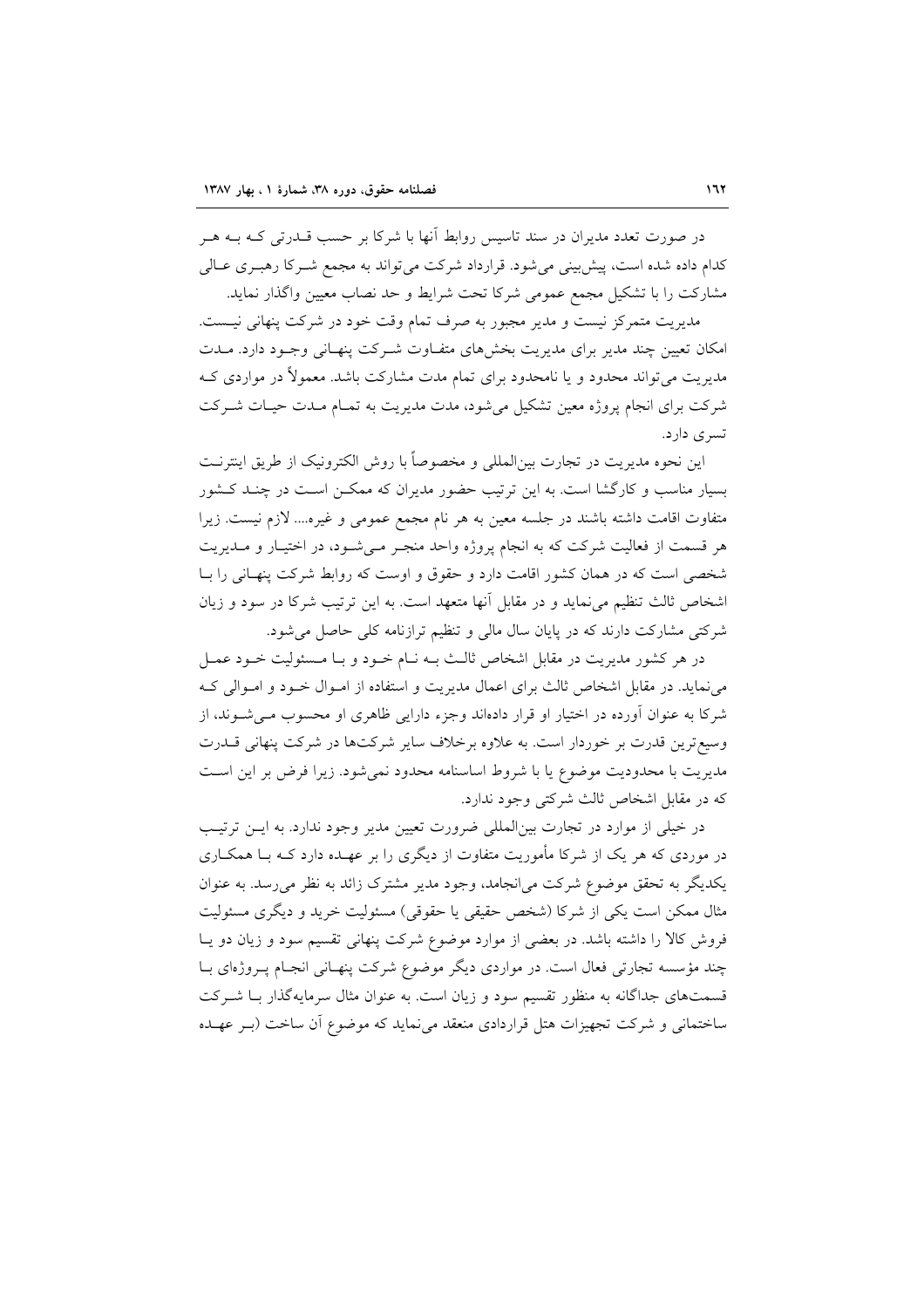شرکت ساختمانی) سرمایه (بر عهده سرمایهگذار) و تجهیز (بر عهده شرکت تجهیزات) است. در این گونه موارد مدیریت مستقلی ضرورت ندارد.

مديران بايد در انجام مديريت به عنوان يدر خوب خـانواده عمـل نماينـد و وقـت لازم را صرف انجام عملیات شرکت نمایند. اگر به موجب شرکتنامه تمام وقت باید در اختیار باشـند مدیر نباید به جزء اعمـال شـرکت بــه کــار دیگــری اشــتغال ورزد. مــدیر بایــد دقیقــاً شــرایط شرکتنامه را رعایت کند و اگر مدیریت بدون قیـد و شـرط باشـد، بایـد در حـدود موضـوع شرکت عمل نماید. مدیر برای خود جانشین تعیین نمی کند و با شرکت رقابت نامشروع ندارد. باید حسابداری و دفترداری منظم داشته باشد و از شرکا تحویل آورده و انجـام تعهـدات را در شرایط و زمانی که در شرکتنامه مقرر شده است، تقاضا نماید. مأموریت خود را تا پایان انجام می دهد و سپس حساب دوره مدیریت خود را به شرکا با ارائه بیلان بدهد.

#### نتىحە

حقوق برای ایجاد نظم در جامعه مقرر می شود. هر قاعدهای کـه در جامعـه وجـود داشـته باشد و در نظم اخلال نکند نیاز به قانون ندارد و هر قانونی که به نوعی در ایجاد نظـم اخــلال نمايد بايد اصلاح يا حذف شود. قوانين سياسي خلاف اراده مردم منجر به شورش و انقلاب و قوانین خلاف اراده سرمایهگذار موجب رکود اقتصادی و بازدارنده سرمایهگذاری است.

در اروپا و آمریکا در کنار قواعد عمومی شرکتهای تجارتی، شرکتی با قواعد انعطاف پذیر و نرم برای تجارت کسانی که به هر علت نمی خواهند تاجر شناخته شـوند از دیـر بـاز وجـود داشته است. در شرايط كنوني جهاني شدن، وجود چنين شركتي موجب فرار از تجارت داخلي و ورود به تجارت بین|لمللی و پیدا نمودن شریک خــارجی دارنــده دانــش فنــی و تکنولــوژی مدرن است.

منابع و مأخذ: الف– فارسى ١. خزاعي، حسين، (١٣٨٦) حقوق تجارت بين الملل. جلد ششم، نشرقانون. ٢. خزاعي،حسين، (١٣٦٩) بررسي اجمالي مفهوم حقوقي، مجله حقوقي، دفتر خدمات حقوقي بينالمللي جمهوري اسلامي، شماره ۱۳ ص۵۵ و بعد. ۳. خزاعی، حسین، (۱۳۸۵) حقوق تجارت، شرکتهای تجارتی، جلد اول، نشرقانون. ب- خارجي اول- رويه قضايي

1-Cass 2 mars 1926.J.Soc.1927,141. 2-Com 3 mars 1903 D.P.1904.257.